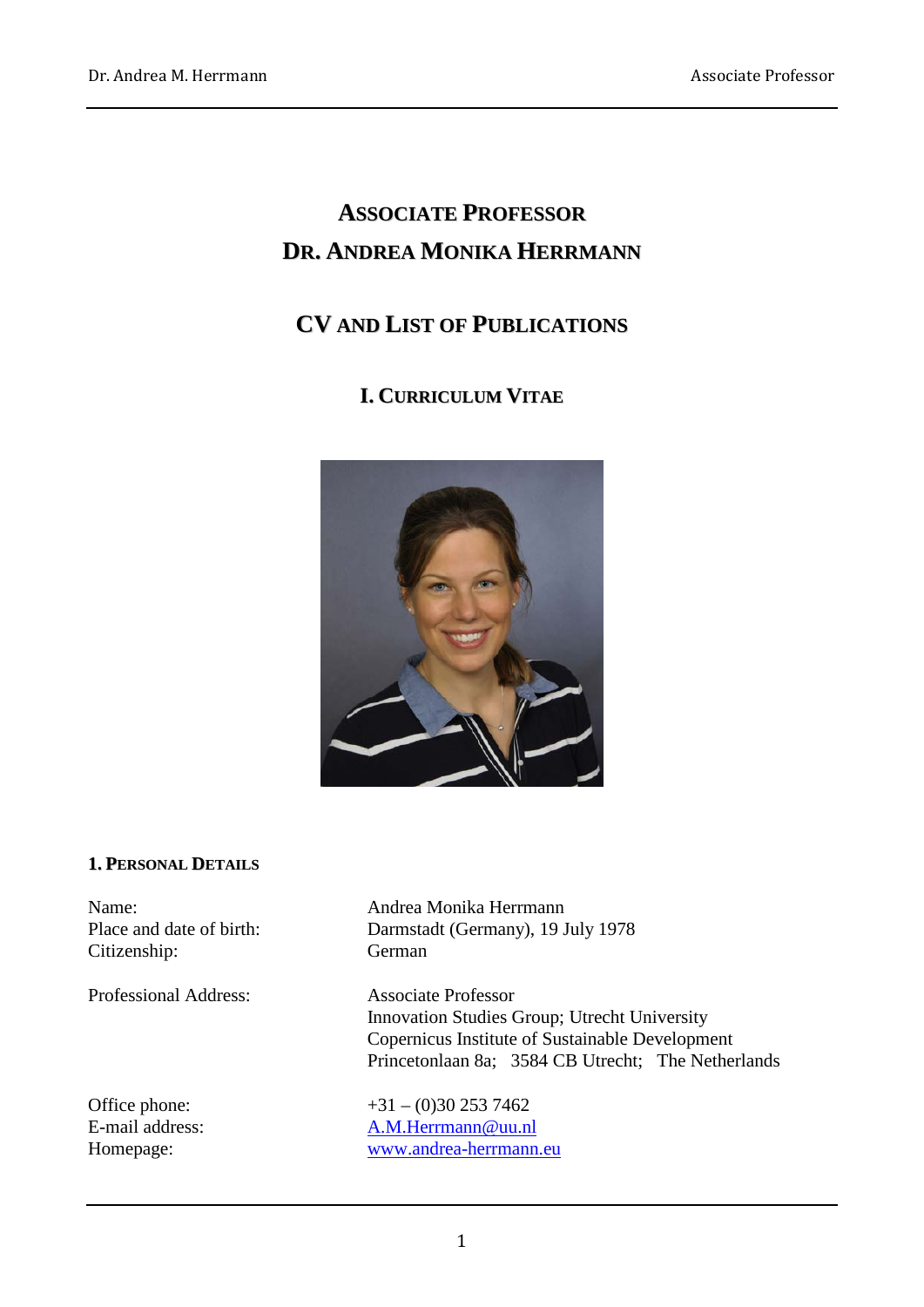### **2. ACADEMIC CAREER**

#### 2.1. ACADEMIC POSITIONS

- Sept. 2019 **Max-Planck-Institut für Gesellschaftsforschung (MPIfG), Köln (Germany)**
- Jan. 2020 *Visiting Researcher* to investigate the "gig economy" (digital labour markets)
- Since **Utrecht University, Utrecht (The Netherlands)**
- April 2018 *Associate Professor* at the Innovation Studies Group
	- Copernicus Institute of Sustainable Development.
		- Areas of Research: innovation management entrepreneurship
			- corporate strategy digital labour markets (gig economy)
			- political economy institutional theory
			- quantitative and qualitative research methodology
- Sept. 2008 **Utrecht University, Utrecht (The Netherlands)**
- March 2018 *Assistant Professor* (tenured) at the Innovation Studies Group, Copernicus Institute of Sustainable Development.

# Sept. 2010 – **Columbia University, New York (USA)**

Aug. 2012 *Marie Curie Research Fellowship* at the Institute for Social and Economic Research and Policy (ISERP) in collaboration with Prof. David Stark and Prof. Chris Weiss

# 2.2. POSTGRADUATE EDUCATION

# Oct. 2006 – **Max-Planck-Institut für Gesellschaftsforschung (MPIfG), Köln (Germany)**

Aug. 2008 *Postdoctoral Fellowship* in collaboration with Prof. Wolfgang Streeck

#### Sept. 2002 – **European University Institute (EUI), Florence (Italy)**

- Aug. 2006 *PhD in Political Economy*; Department of Social and Political Sciences (SPS)
	- Thesis Title: *Alternative Pathways to Competitiveness within Developed Capitalism: A Comparative Study of the Pharmaceutical Sector in Germany, Italy, and the UK*
	- Thesis Jury: *Prof. Colin Crouch (Supervisor):*  Chair, Institute of Governance & Public Management; Warwick Business School *Prof. Wolfgang Streeck (Co-Supervisor):* Director, Max-Planck-Institut für Gesellschaftsforschung, Cologne *Prof. Rikard Stankiewicz (Liaison Professor):* Professor, Robert Schuman Centre for Advanced Studies; EUI Florence *Prof. David Soskice (External Examiner):* Director, Research Unit: Employment and Economic Change; WZB Berlin

- Date of Defence: 20 November 2006

# Sept. 2001 – **The London School of Economics and Political Science (LSE), London (UK)**

Aug. 2002 *MSc in European Studies - EU policy making*; European Institute Graduated with 'Merit' (66%)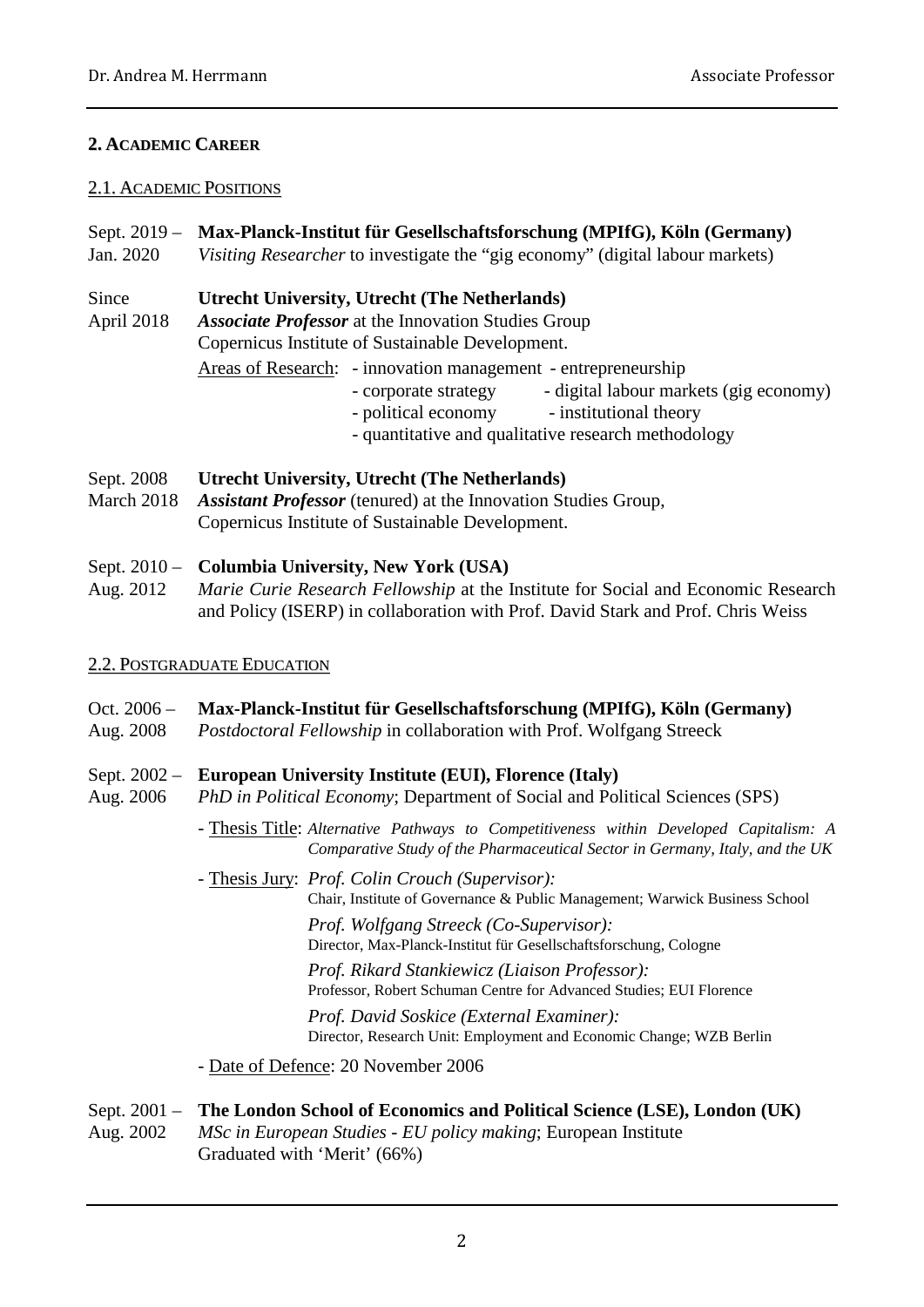#### 2.3. GRADUATE EDUCATION

1997 – 2001 **International Program of Business and Management Studies, Reutlingen (Germany) – Milan (Italy) – Reims (France)** 09/99 – 06/01 European Business School, Reutlingen (Germany) 02/00 – 07/00 Università Cattòlica di Milano, Milan (Italy) 09/97 – 08/99 École Supérieure de Commerce, Reims (France) **Double Degree** awarded: - 1 BSc (German Diploma) in European Business and Management Studies<br>- 1 BSc (French Diploma) in European Business and Management Studies - 1 BSc (French Diploma) in European Business and Management Studies

Final Grade (GPA): 1.4 – equivalent to 'Distinction'

#### **3. OTHER PROFESSIONAL EXPERIENCE**

#### 3.1. OTHER PROFESSIONAL EXPERIENCE INSIDE ACADEMIA

| Since May-<br>2020        | Institut für Mittelstandsforschung (IfM), Bonn (Germany)<br>Appointment as a Member of the International Research Fellow Network.                                                                                                                                                                              |
|---------------------------|----------------------------------------------------------------------------------------------------------------------------------------------------------------------------------------------------------------------------------------------------------------------------------------------------------------|
| Since Jan.<br>2019        | Society for the Advancement of Socio-Economics (SASE)<br>Co-Organizer of "Network F on Knowledge, Technology, and Innovation",<br>together with Matthew Allen and Matthew Keller.                                                                                                                              |
| Sept. 2018-<br>Febr. 2019 | Kessels & Smit in collaboration with Utrecht University (The Netherlands)<br>Academic Leadership Program to prepare scientists for leadership positions.                                                                                                                                                       |
| Since Sept.<br>2017       | <b>Utrecht University (The Netherlands)</b><br>Department of Innovation and Environmental Studies: Member of the steering<br>committee of the department's master study programmes.                                                                                                                            |
| June 2015 -<br>May 2018   | <b>Utrecht University (The Netherlands)</b><br>Work Package Leader in H2020 project "FIRES" (Financial and Institutional Reforms<br>for an Entrepreneurial Society): responsible for coordinating the research contributions<br>of 20 researchers at 9 European universities (see http://www.projectfires.eu). |
| Sept. 2012<br>Aug. 2017   | <b>Utrecht University (The Netherlands)</b><br>Faculty of Innovation and Geosciences: Member of the Faculty Council                                                                                                                                                                                            |
| Sept. 2010 -<br>Aug. 2012 | Columbia University, New York (USA) & Utrecht University (The Netherlands)<br>in collaboration with Universität zu Köln and Universität Düsseldorf (Germany)<br>Leader of International Research Group to collect data on, and research into,<br>institutional influences on venture creation processes.       |
| Aug. 2008                 | March 2007- Max-Planck-Institut für Gesellschaftsforschung (MPIfG), Köln (Germany)<br>Organiser of the monthly methods seminar ('Methodenkreis') where different<br>research methods are presented and discussed by MPIfG scientists.                                                                          |

June 1997 **Ludwig Uhland Gymnasium, Tübingen (Germany)** A-levels ('Abitur') completed with final grade: 1.1 – equivalent to 'Distinction'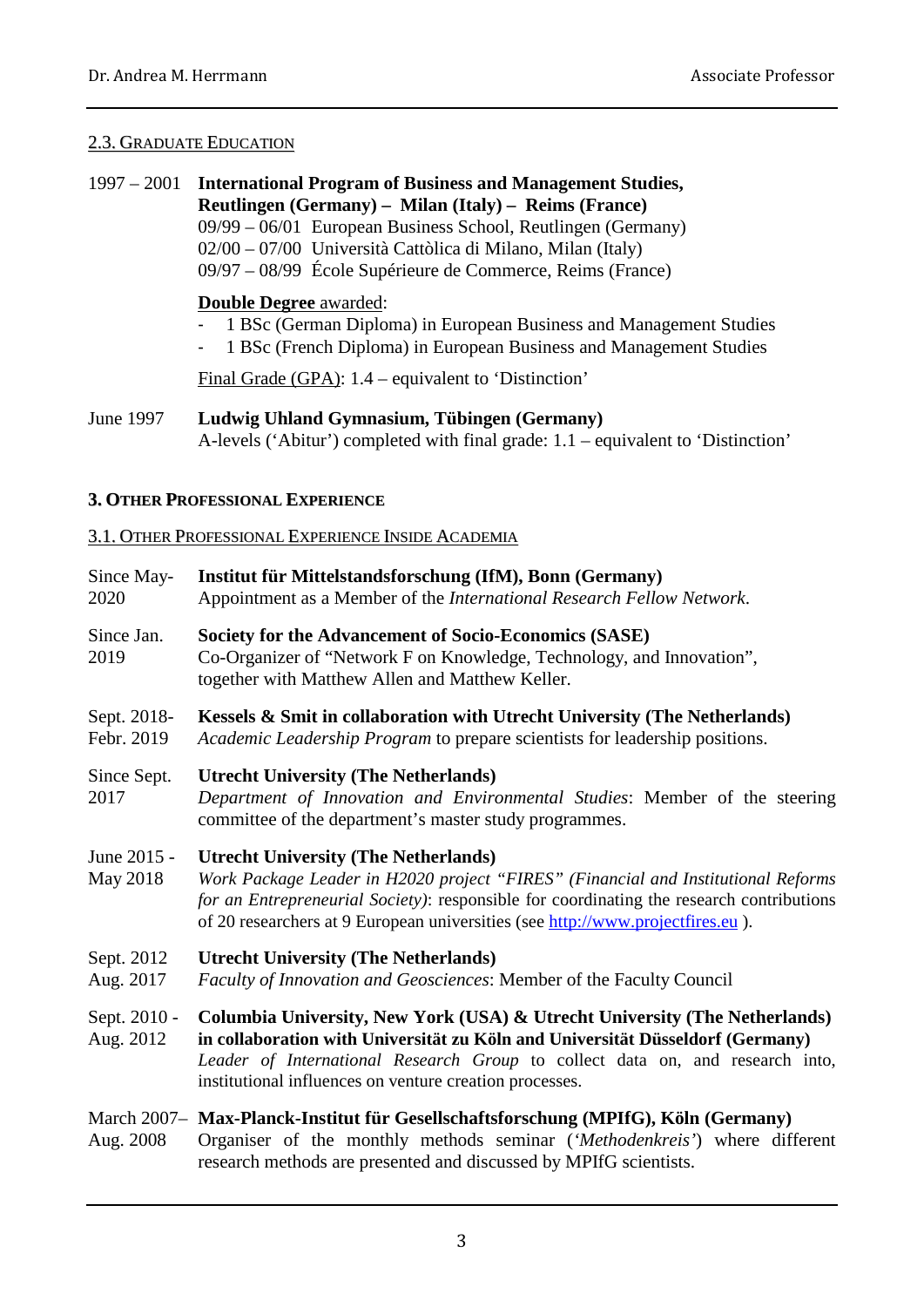#### 3.2. OTHER PROFESSIONAL EXPERIENCE OUTSIDE ACADEMIA

- June 2000 **DaimlerChrysler AG, Rome (Italy) and Stuttgart (Germany)**
- Sept. 2000 *Department of Marketing Consulting and Controlling*: Assistant Product Manager
- June 1999 **AUDI AG, Ingolstadt (Germany)**
- Sept. 1999 *PR Department*: Assistant Organiser of AUDI's sponsoring activities at the "Salzburger Festspiele"
- June 1998 **Clairefontaine/ Rhodia, Mulhouse (France)**
- Nov. 1998 *Marketing Department*: Assistant Product Manager

#### **4. TEACHING EXPERIENCE**

#### 4.1. TEACHING CERTIFICATES

Jan. 2010 **Basiskwalificatie Onderwijs aan de Universiteit (BKO)** Nation-wide recognized certificate `Basic Teaching Qualification`, awarded by Utrecht University (The Netherlands)

#### 4.2. COURSES TAUGHT (SELECTION OF MOST IMPORTANT)

#### 2nd Semester **Qualitative Innovation Analytics**

Since Course for MSc students enrolled in the master programmes 'Innovation Sciences' 2017/2018 and 'Sustainable Business and Innovation' at the *Faculty of Geosciences*, *Utrecht University* (The Netherlands)

#### 1st Semester **Organisation and Innovation**

Since Course for BSc students enrolled in the bachelor program 'Global Sustainability 2017/2018 Science' at the *Faculty of Geosciences*, *Utrecht University* (The Netherlands)

# 2nd Semester **Qualitative Innovation Analytics**

2014/2015 - Course for MSc students enrolled in the master program 'Innovation Sciences' 2016/2017 at the *Faculty of Geosciences*, *Utrecht University* (The Netherlands)

#### 1st Semester **Organization Theories**

Since Course for BSc students enrolled in the bachelor program 'Natural Sciences and 2012/2013 Innovation Management' at the *Faculty of Geosciences*, *Utrecht University* (NL)

### 2nd Semester **Designing Innovation Research**

2012/2013 Course for MSc students enrolled in the master program 'Science and Innovation 2013/2014 Management' at the *Faculty of Geosciences*, *Utrecht University* (The Netherlands)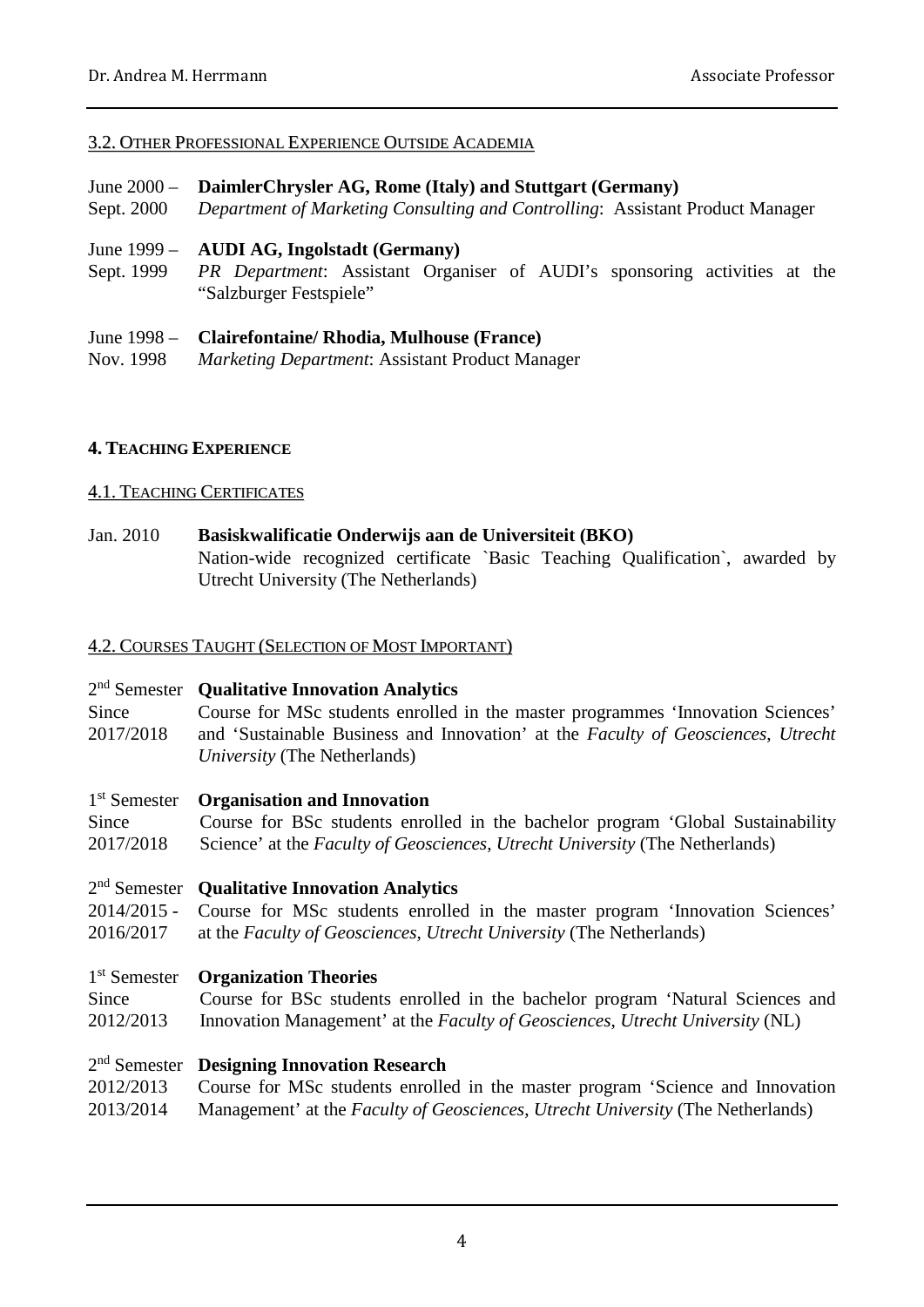Sept. 2012 **Methodology Workshop on Charles Ragin's Qualitative Comparative Analysis** Workshop for MSc and PhD students, sponsored by the Institut für Unternehmensführung und Organisation, *Leibniz Universität Hannover* (Germany)

# 2nd Semester **Research Design**

2010/2011 Course for MSc students enrolled in the master program 'Quantitative Methods in the Social Sciences' at the *School of International and Political Affairs (SIPA)*, *Columbia University* (USA)

#### 2nd Semester **Designing Innovation Research**

- 2009/2010 Course for MSc students enrolled in the master program 'Science and Innovation Management' at the *Faculty of Geosciences*, *Utrecht University* (The Netherlands)
- 1st Semester **Organization Theories: Perspectives of Political Sciences and Management Studies**
- 2009/2010 Course for BSc students enrolled in the bachelor program 'Natural Sciences and Innovation Management' at the *Faculty of Geosciences*, *Utrecht University* (The Netherlands)

#### 1st Semester **Lecturer in the 'Bachelor Honours Program'**

2008/2009 Lectures on academic skills given to particularly talented BSc students at the *Faculty of Geosciences*, *Utrecht University* (The Netherlands)

#### 1st Semester **Designing Innovation Research**

2008/2009 Course for MSc students enrolled in the master program 'Science and Innovation Management' at the *Faculty of Geosciences*, *Utrecht University* (The Netherlands)

#### 1st Semester **Microeconomics of Innovation**

2008/2009s Course for BSc students enrolled in the bachelor program 'Natural Sciences and Innovation Management' at the *Faculty of Geosciences*, *Utrecht University* (The Netherlands)

#### 2nd Semester **Comparative Methodology and Data Analysis with QCA**

- 2006/2007 Course for MA and PhD students at the *Faculty of Management, Economics and Social Sciences*, *University of Cologne* (Germany)
- May 2007 **Methodology Workshop on Charles Ragin's Qualitative Comparative Analysis** Workshop for advanced students and researchers, sponsored by the *The Israeli Association for Political Science*, and the *Research Methods Forum of the University of Haifa* (Israel)
- Aug. 2006 **ECPR Summer School in Methods & Techniques, University of Ljubljana (Slovenia)** Teaching Assistant to Prof. Benoît Rihoux (Université Catholique de Louvain) and Prof. Dirk Berg-Schlosser (Universität Marburg) in their course on 'Systematic Comparative Methods'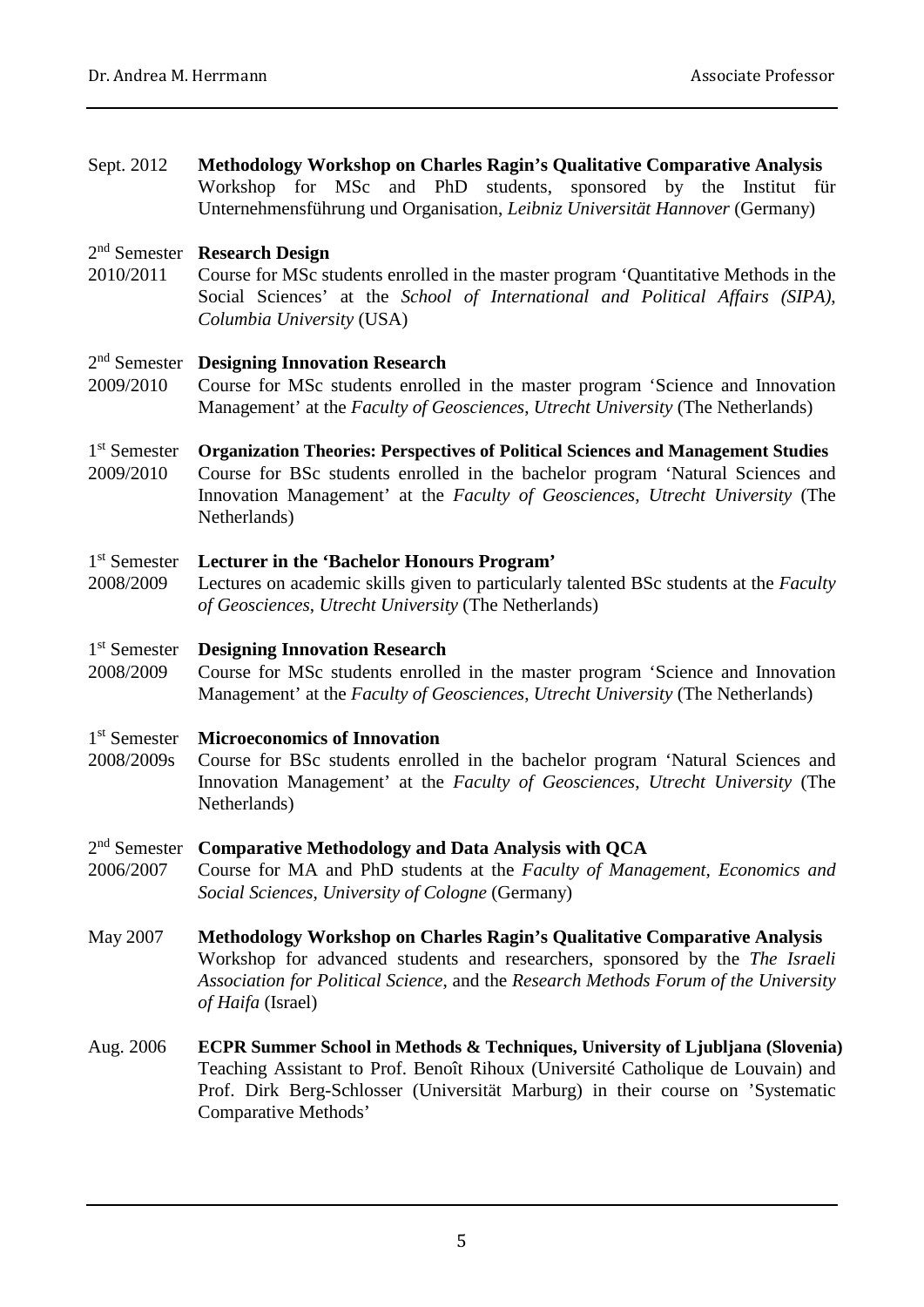#### **5. SCHOLARSHIPS, GRANTS, AND PRIZES**

- Sept. 2019 **NWO (The Netherlands' Organisation for Scientific Research), Den Haag (NL)** *Aspasia* grant (ad personam) in support of research on the topic of 'gig economy' (digital labour markets). Amount awarded: 100,000 €
- June 2017 **NWO (The Netherlands' Organisation for Scientific Research), Den Haag (NL)** *Vidi* grant (ad personam) in full support of a research team investigating the topic of 'gig economy' (digital labour markets) over a 5-year period. Amount awarded: 800,000 €
- April 2015 **Research Executive Agency (REA) of the European Union, Brussels (Belgium)** *Horizon-2020 grant (FIRES)* in full support of an international research consortium of 9 European universities to investigate institutional influences on entrepreneurship. - Amount awarded to consortium: 2.5 m  $\in$ - Amount awarded to myself as work package leader:  $308,000 \in$
- Oct. 2014 **International Research Consortium "Climate KIC", Utrecht (The Netherlands)** *Practitioner grant* awarded for development of "Best Practice Guide on Entrepreneurial Team Formation". Amount awarded: 28,000 €
- Sept. 2012 **International Research Consortium "Climate KIC", Utrecht (The Netherlands)** *Research grant* awarded for data collection and analyses of institutional influences on venture creation processes. Amount awarded: 100,000 €
- Febr. 2010 **Research Executive Agency (REA) of the European Union, Brussels (Belgium)** *Marie Curie International Research Fellowship* for a research period of 2 years at the Center on Organizational Innovation (COI) of Columbia University (NY, USA) and the Innovation Studies Group (ISG) of Utrecht University (The Netherlands). Grant awarded: approx.  $162,000 \in$
- Nov. 2009 **Council for European Studies, Columbia University, New York (USA)** *Nomination of book* 'One Political Economy, One Competitive Strategy?' Oxford University Press (2008) for the 'CES Book Award'
- July 2009 **NWO (The Netherlands' Organisation for Scientific Research), Den Haag (NL)** *Focus en Massa* grant for a PhD research position of 4 years. Together with Prof. Marko Hekkert. Grant awarded: approx. 203,000  $\in$
- Oct. 2007 **Minerva Stiftung, München (Germany)** *Minerva Research Fellowship* awarded in full support of research project on 'Hightech Entrepreneurship'. Grant awarded: approx. 60,000 € Grant declined in favour of position as Assistant Professor at Utrecht University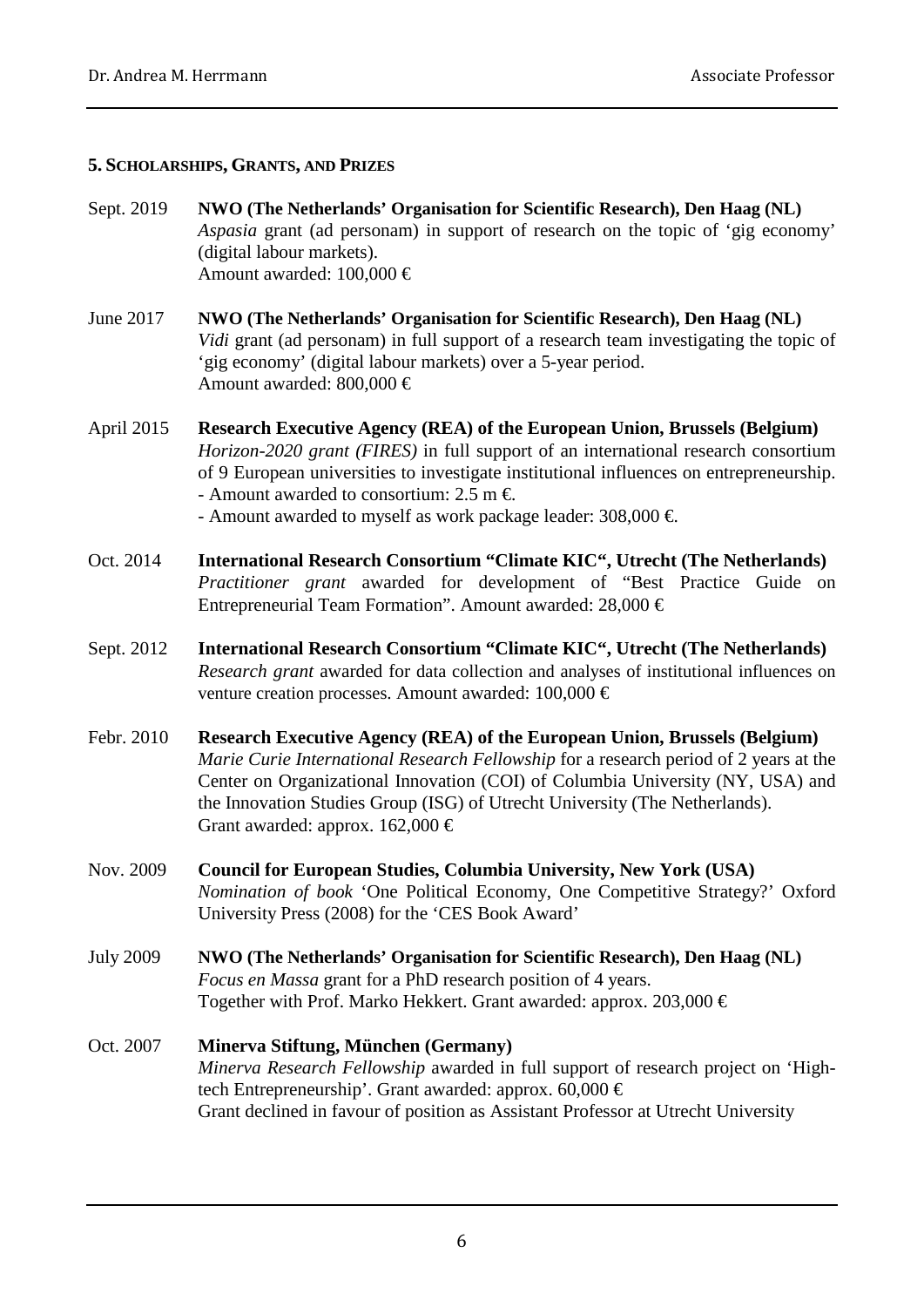March 2007 **Pro Generika e.V. (German Association of Generics Producers), Berlin (Germany)** Dissertation nominated for the junior scientist award *'Nachwuchspreis Gesundheitsökonomie /-politik'* by Pro Generika. Prize money: 2,500 €

#### Oct. 2006 – **Max-Planck-Institut für Gesellschaftsforschung (MPIfG), Köln (Germany)**

Aug. 2008 *Postdoctoral Research Fellowship*. Grant awarded: approx. 36,000 €

#### Sept. 2005 – **European University Institute (EUI), Florence (Italy)**

Aug. 2006 *Scholarship* in full support of doctoral studies at the European University Institute (EUI), Florence (Italy). Grant awarded: approx. 13,000  $\in$ 

#### Sept. 2002 – **German Academic Exchange Service (DAAD), Bonn (Germany)**

Aug. 2005 *Scholarship* in full support of doctoral studies at the European University Institute (EUI), Florence (Italy). Grant awarded: approx.  $42,000 \in$ 

#### Sept. 2001 – **German Academic Exchange Service (DAAD), Bonn (Germany)**

Aug. 2002 *'Jahresstipendium'* in full support of MSc studies at the London School of Economics and Political Science (UK). Grant awarded: approx. 21,000  $\in$ 

#### **6. INVITATIONS FOR RESEARCH PRESENTATIONS AND SIMILAR ADDRESSES**

- 28 May 2020 **Hertie School of Governance, Berlin (Germany)** Online research presentation on *'Do Gig Workers in Global Labour Markets Specialize?'* at the workshop on "Regulating Work in the Platform Economy".
- 12 Dec. 2018 **Institut für Mittelstandsforschung, Bonn (Germany)** Research seminar presentation on *'Die Gig-Ökonomie'*.
- 1 March 2018 **Ludwig-Maximilians-Universität München, München (Germany)** Institut für Strategie, Technologie und Organisation. Research presentation on the *'Gig Economy'* at the workshop on "Online Labour Markets".
- 30 Nov. 2017 **Technische Universiteit Eindhoven, Eindhoven (The Netherlands)** School of Innovation Sciences. Research seminar presentation, on *'How Labour-Market Institutions Influence Team Formation in Start-Up Ventures'*.
- 15 April 2015 **Politecnico di Milano, Milan (Italy)**

Dipartimento di Ingeneria Gestionale. Research seminar presentation, entitled *'Is Silicon Valley a Role Model for Europe? Towards a dynamic institutional theory of venture creation processes'*.

4 Juni 2014 **Bergische Universität Wuppertal (Germany)** Schumpeter School of Business and Economics. Research seminar presentation on *'Institutionelle Einflüsse auf Gründungsprozesse'.*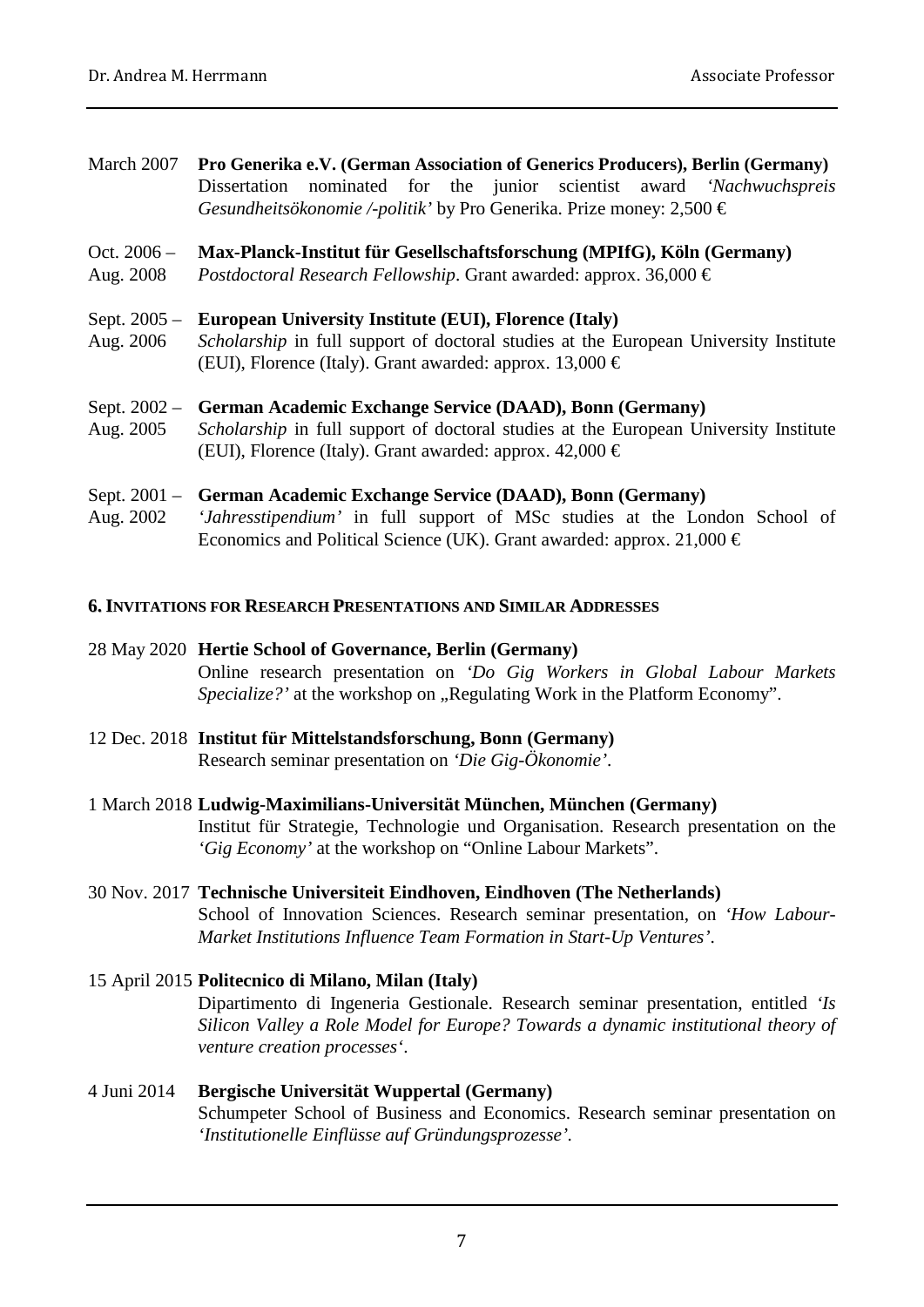#### 31 May 2012 **Zentrum für Europäische Wirtschaftsforschung, Mannheim (Germany)**

Department of Industrial Economics and International Management. Research seminar presentation on *'Do Germans found differently?'*

#### 23 May 2012 **Hertie School of Governance, Berlin (Germany)**

Presentation of research agenda on institutions and entrepreneurial processes: *'The Theoretical and Methodological Gaps to be Closed'*

#### 25 April 2012 **Utrecht Center for Entrepreneurship, Utrecht (The Netherlands)**

Workshop on Green Entrepreneurship and Institutions. Presentation on *'Is Silicon Valley a Role Model?'*

#### 26 March 2012**University of Colorado, Denver (USA)**

Colorado European Union Center of Excellence (CEUCE). Research seminar presentation on *'Do Americans and Germans create firms differently?'*

#### 10 Jan. 2012 **Technische Universität Dortmund (Germany)**

Selection Committee at the Wirtschafts- and Sozialwissenschaftliche Fakultät: Lastround job talk for position as Full Professor of Innovation Management and Entrepreneurship (W3). Presentation on *'Wie Institutionen Gründungsprozesse beeinflussen: Gründen Deutsche anders?'* Zweitruf obtained.

#### 11 Oct. 2011 **Erasmus University Rotterdam, Rotterdam (The Netherlands)** Erasmus Research Institute of Management (ERIM). Research seminar presentation

on *'How National Institutions Shape Venture Creation Processes in Germany and the United States'.*

# 10 Febr. 2011 **Columbia University, New York (USA)** Institute for Social and Economic Research and Policy (ISERP): Division for Quantitative Methods in the Social Sciences (QMSS). Seminar presentation *'Towards a Dynamic Institutional Theory of Entrepreneurship'.*

#### 4 Nov. 2010 **Georgia Tech, Atlanta (USA)** Executive Roundtable Discussion organised by the European Union Center of Excellence (EUCE). Presentation on *'The Europe 2020 Agenda: On the Opportunities of the Euro Crisis for Europe'.*

#### 14 Oct. 2009 **Erasmus University Rotterdam, Rotterdam (The Netherlands)** Erasmus Research Institute of Management (ERIM). Research seminar presentation on *'"Necessity is the mother of invention" and of entrepreneurship? Motives for inventors (not) to become entrepreneurs in innovation-intensive industries'.*

# 29 May 2009 **Harvard Business School, Boston M.A. (USA)**

Discussion of forthcoming book by Dan Breznitz *'Run of the Red Queen: Government, Innovation, Globalization, and Economic Growth in China'* at the HBS International Research Conference.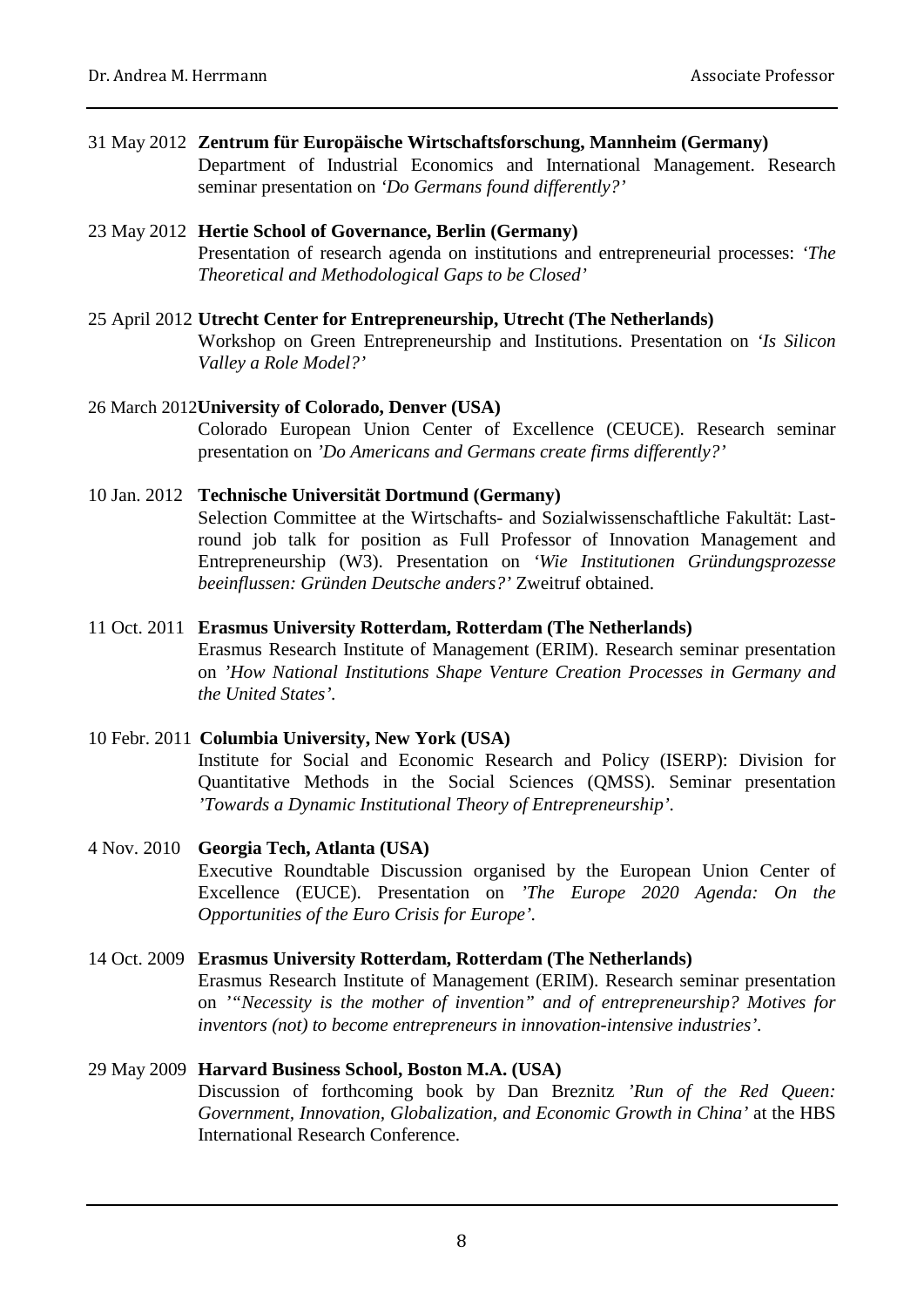23 April 2009 **Columbia Business School, New York (USA)**

Management Division. Research seminar presentation on *'Technological and ecological entrepreneurship: Motives of inventors (not!) to commercialize their knowledge in innovation-intensive industries'.*

# 9 April 2009 **Harvard Business School, Boston M.A. (USA)**

HBS International Seminar Series. Presentation on *'Technological and ecological entrepreneurship: Motives of inventors (not!) to commercialize their knowledge in innovation-intensive industries'.*

7 June 2008 **Harvard Business School, Boston M.A. (USA)** Presentation of forthcoming book *'One Political Economy, One Competitive Strategy?'* at the HBS International Research Conference.

#### 19 May 2008 **European University Institute, Florence (Italy)** Department of Political and Social Sciences. Seminar presentation on *'Triggers of Technology Transfer: From Invention to Innovative Entrepreneurship'.*

#### 17 Dec. 2007 **Utrecht University, Utrecht (The Netherlands)** Advisory Appointment Committee of the Copernicus Institute for Sustainable Development and Innovation (Faculty or Geosciences): Last-round job talk for position as Assistant Professor. Presentation on *'How radically innovative biotech firms succeed in Germany'*. Position obtained and assumed.

#### 27 Nov. 2007 **Erasmus University Rotterdam, Rotterdam (The Netherlands)**

Selection Committee at the Centre for Entrepreneurship & New Business Venturing: Last-round job talk for position as Assistant Professor. Presentation on *'How radically innovative companies succeed in Germany'*. Position obtained and declined.

### 19 Nov. 2007 **European Business School (EBS), Oestrich-Winkel (Germany)**

Selection Committee at the Institute of Innovation Management and Entrepreneurship: Last-round job talk for position as Assistant Professor. Presentation on *'Can radically innovative high-growth companies succeed in Germany?'* Position obtained and declined.

- 14 June 2007 **Max-Planck-Institut für Gesellschaftsforschung, Köln (Germany)** 'Internal Seminar' presentation on *'Strategy Choice and Strategy Stability: Do National Institutions Matter?'*
- 10 Jan. 2007 **The Technion – Israel Institute of Technology, Haifa (Israel)** Faculty of Industrial Engineering and Management. Seminar presentation on *'One Political Economy, One Competitive Strategy?'*
- 4 Jan. 2007 **University of Haifa, Haifa (Israel)** School of Political Science. Departmental presentation on *'Alternative Pathways to Competitiveness within Developed Capitalism'.*

### 3 Jan. 2007 **University of Haifa, Haifa (Israel)** Graduate School of Management. Presentation on '*Comparing the Competitiveness of Pharmaceutical Firms in Germany, Italy, and the UK'*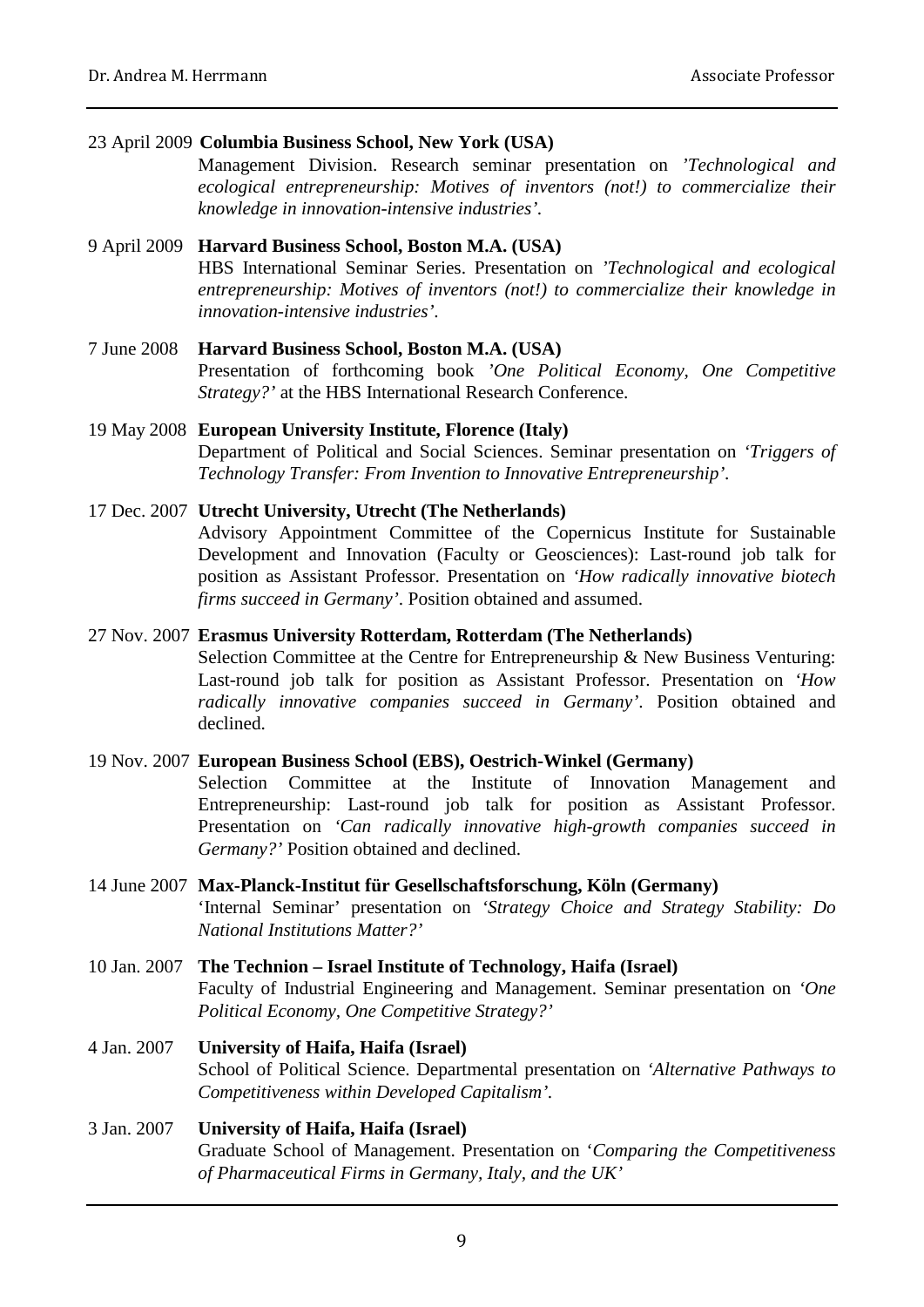# **7. SUPERVISION AND EXAMINATION OF PHD STUDENTS**

|                    | 29 Jan. 2021 External Examiner of Timo Seidl; European University Institute (Italy)<br>Department of Social and Political Sciences (SPS).<br>Thesis Project: Ideas, Politics, and Technological Change - Five Essays on the<br>Comparative Political Economy of Digitalization.           |
|--------------------|-------------------------------------------------------------------------------------------------------------------------------------------------------------------------------------------------------------------------------------------------------------------------------------------|
| Since<br>Oct. 2020 | Supervision of Adrian Toroslu; collaborative PhD programme between<br>- Hochschule Bremen (Germany), Fakultät für Wirtschaftswisschenften<br>- Utrecht University (The Netherlands), Innovation Studies Group.<br>Thesis Project: Platform Economy - Value Creation versus Value Capture. |
| Since<br>Oct. 2018 | Supervision of Nikos Koutsimpogiorgos; Utrecht University (The Netherlands)<br>Innovation Studies Group, Copernicus Institute of Sustainable Development.<br>Thesis Project: Digital Organisations – Online Platforms in the Gig Economy.                                                 |
| Since<br>Sept 2018 | Supervision of Jaap van Slageren; Utrecht University (The Netherlands)<br>Innovation Studies Group, Copernicus Institute of Sustainable Development.<br>Thesis Project: National Workforces and the Gig Economy.                                                                          |
|                    | 17 April 2020 External Examiner of Drew Woodhouse; Sheffield Hallam University (UK)<br>Sheffield Business School.<br>Thesis Title: Institutional Varieties and Entrepreneurship: An Empirical Analysis.                                                                                   |
|                    | 13 Sept. 2019 PhD Defence of Lukas Held; Utrecht University (The Netherlands)<br>Innovation Studies Group, Copernicus Institute of Sustainable Development.<br>Thesis Title: Unravelling the Patterns in Venture Creation Processes.                                                      |
| 1 June 2018        | PhD Defence of Brita Schemmann; Utrecht University (The Netherlands)<br>Innovation Studies Group at the Copernicus Institute of Sustainable Development.<br>Thesis Title: Crowdsourcing Innovation: Understanding Online Idea Generation and<br>Knowledge Production.                     |
| 4 Oct. 2013        | PhD Defence of Neil Thompson; Utrecht University (The Netherlands)<br>Innovation Studies Group, Copernicus Institute of Sustainable Development.<br>Thesis Title: Institutional Logics and Entrepreneurship: Struggling for Legitimacy in<br>the Emerging Bio-Energy Field.               |
| 6 July 2012        | PhD Defence of Irene Troy; Utrecht University (The Netherlands)<br>Innovation Studies Group, Copernicus Institute of Sustainable Development.<br>Thesis Title: Patent Transactions and Markets for Patents: Dealing with Uncertainty                                                      |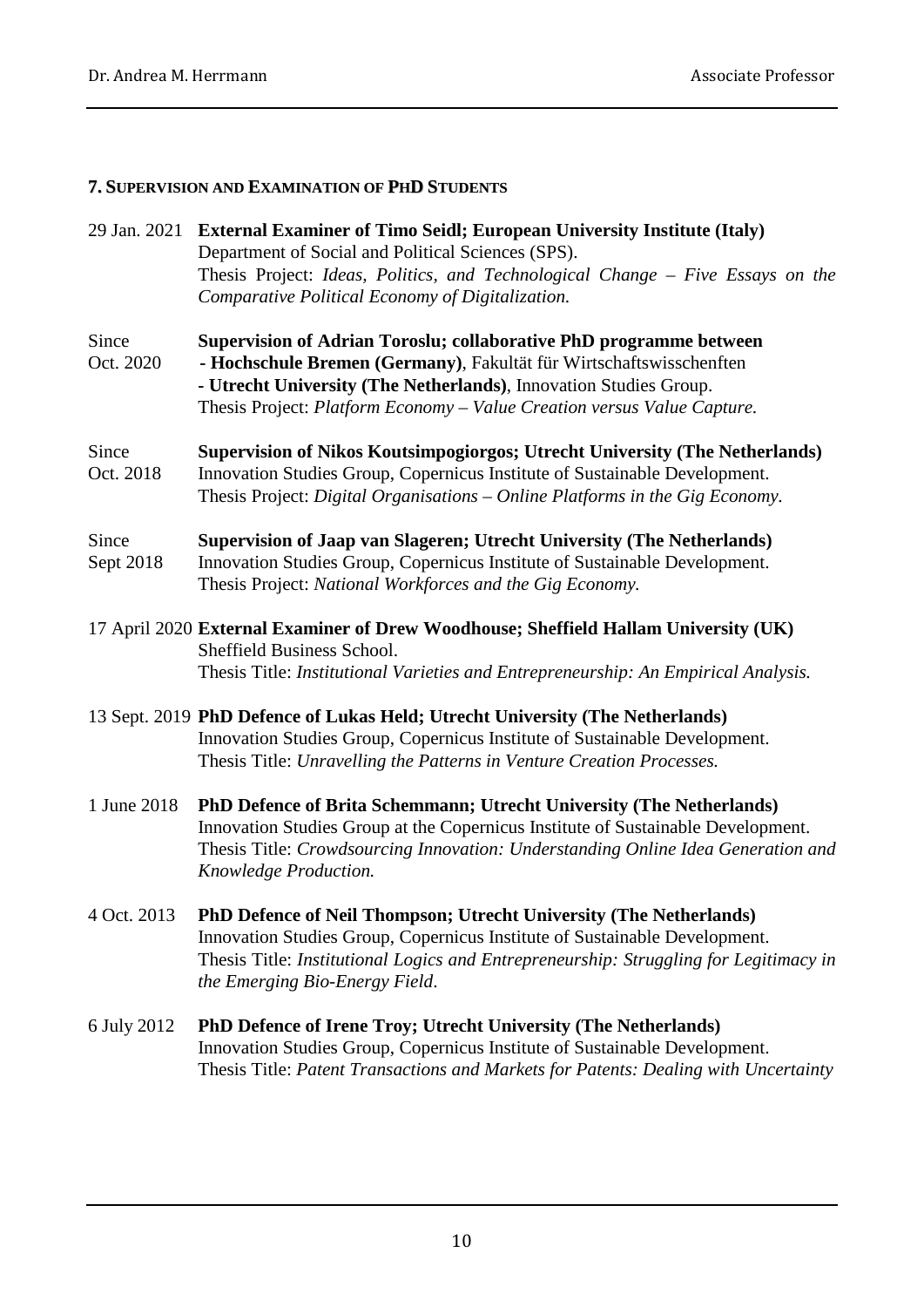#### **8. LANGUAGES AND COMPUTING**

| German         | Mother tongue                                                                            |
|----------------|------------------------------------------------------------------------------------------|
| <b>English</b> | Spoken, written and reading fluency                                                      |
| French         | Spoken, written and reading fluency                                                      |
|                | "Certificat pratique de français" awarded by the <i>Chamber of Industry and Commerce</i> |
|                | <i>Paris</i> (France)                                                                    |
| Italian        | Spoken, written and reading fluency                                                      |
| Dutch          | Spoken, written and reading proficiency                                                  |
| Spanish        | Spoken, written and reading proficiency                                                  |
| Latin          | 'Großes Latinum'                                                                         |
| Computing      | Microsoft Office: Word, Excel, Power Point, Access, Outlook                              |
|                | Computer Programs for Statistical Analysis: SPSS; R; Tosmana;<br><b>STATA</b>            |

#### **9. REFEREES**

# **Professorin Friederike Welter Professor Wolfgang Streeck**

Maximilianstraße 20 Paulstraße 3 53111 Bonn (Germany) 50676 Köln (Germany)<br>Tel.: +49 – (0)228 729970 Tel.: +49 – (0)221 2767E-mail: [welter@ifm-bonn.org](mailto:welter@ifm-bonn.org)

Director emeritus Institutes für Mittelstandsforschung Bonn Max-Planck-Institut für Gesellschaftsforschung Tel.:  $+49 - (0)2212767 - 202$ <br>E-mail: streeck@mpifg.de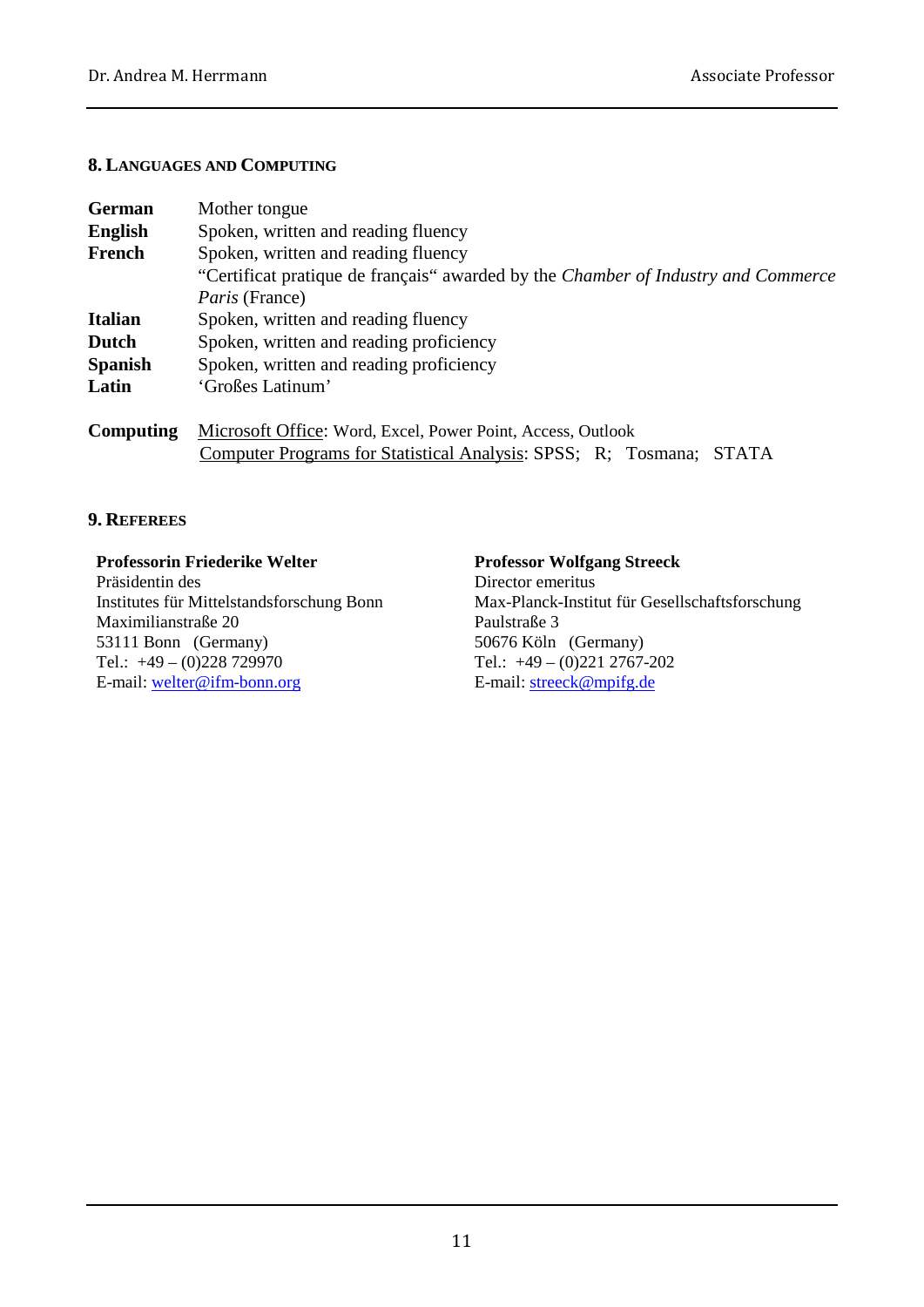# **II. LIST OF PUBLICATIONS**

#### **1. BOOKS**

- Herrmann, Andrea M. (2008): *One Political Economy, One Competitive Strategy? Comparing Pharmaceutical Firms in Germany, Italy, and the UK*. Oxford: Oxford University Press. 202 pages.
- Herrmann, Andrea M. (2006): *Alternative Pathways to Competitiveness within Developed Capitalism*. Florence: European University Institute Press. 243 pages.

# **2. BOOK CHAPTERS**

- Andrea M. Herrmann (2020): "On the Institutional Foundations of the Varieties of Entrepreneurship in Europe." In *Financial and Institutional Reforms for an Entrepreneurial Society in Europe, Part I*. Eds. Axel Marx, Mark Sanders, and Mikael Stenkula. Berlin, Springer Verlag: pp. 71-90.
- Sanders, Mark, Mikael Stenkula, Michael Fritsch, Andrea M. Herrmann, Gresa Latifi, Balázs Páger, Laszlo Szerb, Elisa Terragno Bogliaccini and Michael Wyrwich (2020): "A Reform Strategy for Germany." In *Financial and Institutional Reforms for an Entrepreneurial Society in Europe, Part II*. Eds. Axel Marx, Mark Sanders, and Mikael Stenkula. Berlin, Springer Verlag: pp. 163-202.
- Sanders, Mark, Mikael Stenkula, Luca Grilli, Andrea M. Herrmann, Gresa Latifi, Balázs Páger, Laszlo Szerb and Elisa Terragno Bogliaccini (2020): "A Reform Strategy for Italy." In *Financial and Institutional Reforms for an Entrepreneurial Society in Europe, Part II*. Eds. Axel Marx, Mark Sanders, and Mikael Stenkula. Berlin, Springer Verlag: pp. 127- 162.
- Sanders, Mark, James Dunstan, Saul Estrin, Andrea M. Herrmann, Balázs Páger, Laszlo Szerb, and Elisa Terragno Bogliaccini (2020): "A Reform Strategy for the UK." In *Financial and Institutional Reforms for an Entrepreneurial Society in Europe, Part II*. Eds. Axel Marx, Mark Sanders, and Mikael Stenkula. Berlin, Springer Verlag: pp. 203-246.
- Herrmann, Andrea M., Petra Zaal, Maryse M. H. Chappin and Brita Schemmann (2019). "Does Education Still Matter in Online Labor Markets?" In *Perspectives on the Sharing Economy*. Eds. Dominika Wruk, Achim Oberg, and Indre Maurer. Newcastle upon Tyne, Cambridge Scholars Publishing: pp. 64-71.
- Hancké, Bob and Andrea M. Herrmann (2007): "Wage Bargaining and Comparative Advantage in EMU." In *Beyond Varieties of Capitalism*. Eds. Bob Hancké, Martin Rhodes, and Mark Thatcher. Oxford, Oxford University Press: pp. 122-144.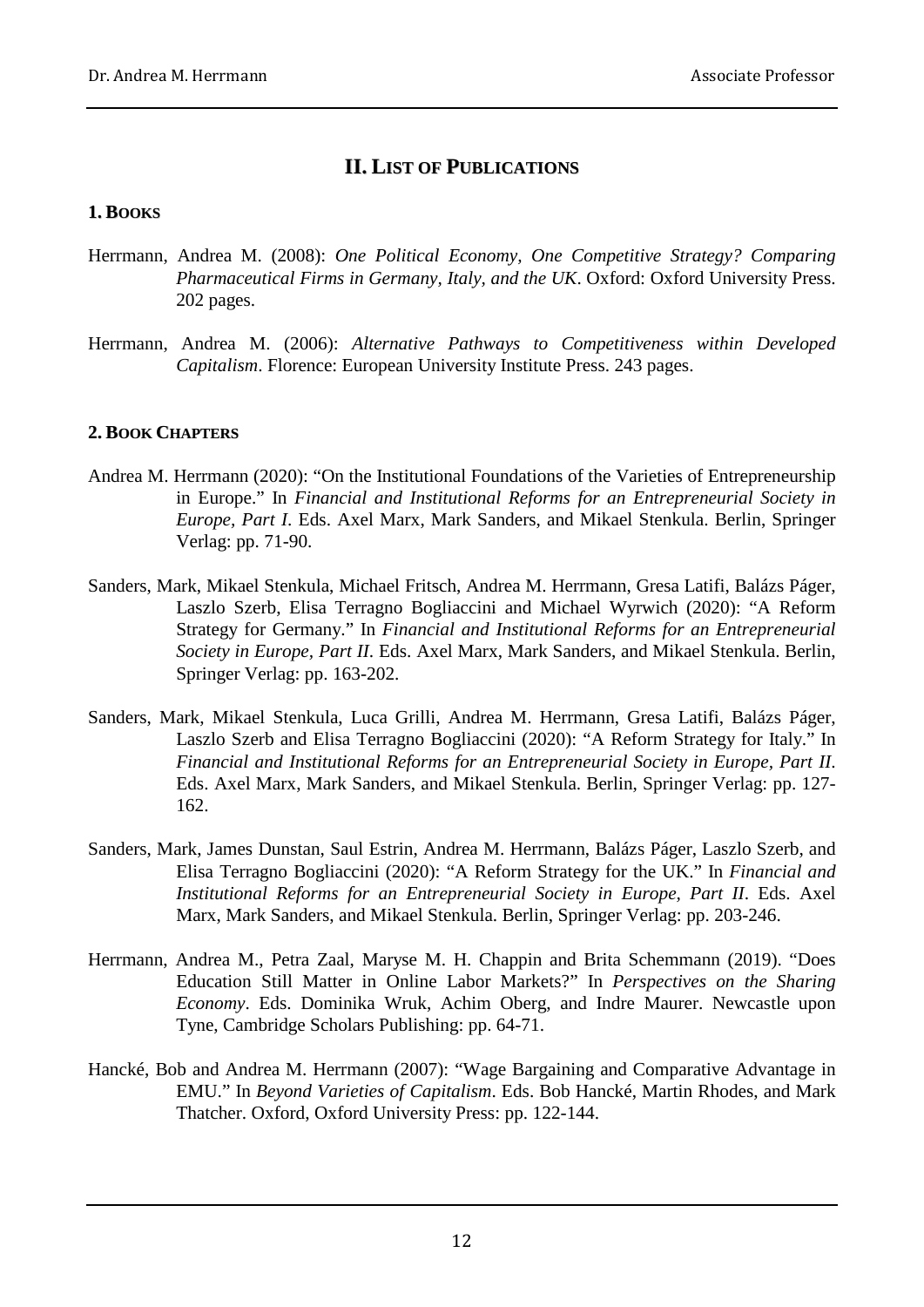#### **3. PEER-REVIEWED ARTICLES IN JOURNALS**

- Herrmann, Andrea M., Cornelia Storz, and Lukas Held (2020): "Whom do Nascent Ventures Search For? Resource Scarcity and Linkage Formation Activities during New Product Development Processes." *Small Business Economics*. doi.org/10.1007/s11187-020- 00426-9
- Van Slageren, Jaap, Nikos Koutsimpogiorgos, Andrea M. Herrmann, Koen Frenken (2020): "Conceptualizing the Gig Economy and Its Regulatory Problems". *Policy and Internet*, Vol. 12 (No.4): pp. 525-545.
- Herrmann, Andrea M. (2019): "A plea for varieties of entrepreneurship." Special Issue on "Entrepreneurship in Context". *Small Business Economics*, Vol. 52 (No.2): pp. 331-343.
- Held, Lukas, Andrea M. Herrmann, and Allard van Mossel (2018): "Team formation processes in new ventures." Special Issue on "Financial and Institutional Reforms for an Entrepreneurial Society". *Small Business Economics*, Vol. 51 (No.2): pp. 441-464.
- Dilli, Selin, Niklas Elert, and Andrea M. Herrmann (2018): "Varieties of entrepreneurship. Exploring the institutional foundations of different entrepreneurship types through 'Varieties-of-Capitalism' arguments." Special Issue on "Financial and Institutional Reforms for an Entrepreneurial Society". *Small Business Economics*, Vol. 51 (No.2): pp. 293-320.
- Thompson, Neil A., Andrea M. Herrmann and Marko P. Hekkert (2018): "SME Knowledge Commercialisation through Public Sector Partnerships." *International Journal of Innovation and Technology Management*, Vol. 15 (No.3).
- Schemmann, Brita, Maryse M.H. Chappin, and Andrea M. Herrmann (2017): "The right kind of people: Characteristics of successful ideators' online behaviour." *Creativity and Innovation Management*, Vol. 26 (No.3): pp. 277-290.
- Meelen, Toon, Andrea M. Herrmann and Jan Faber (2017): "Disentangling patterns of economic, technological and innovative specialization of Western economies: An assessment of the Varieties-of-Capitalism theory on comparative institutional advantages." *Research Policy*, Vol. 46 (No.3): pp. 667-677.
- Schemmann, Brita, Andrea M. Herrmann, Maryse M.H. Chappin, Gaston J. Heimeriks (2016): ["Crowdsourcing ideas: Involving ordinary users in the ideation phase of new product](http://www.sciencedirect.com.proxy.library.uu.nl/science/article/pii/S0048733316300166)  [development.](http://www.sciencedirect.com.proxy.library.uu.nl/science/article/pii/S0048733316300166)" *Research Policy*, Vol. 45 (No. 6): pp. 1145-1154.
- Thompson, Neil A., Andrea M. Herrmann and Marko P. Hekkert (2015): "How sustainable entrepreneurs engage in institutional change: insights from biomass torrefaction in the Netherlands." *Journal of Cleaner Production,* Vol. 106: pp. 608-618.
- Herrmann, Andrea M., Janne-Louise L. Taks and Ellen H.M. Moors (2012): "Beyond Regional Clusters: On the Importance of Geographical Proximity for R&D Collaborations in a Global Economy." *Industry and Innovation*, Vol. 19 (No. 6): pp. 499-516.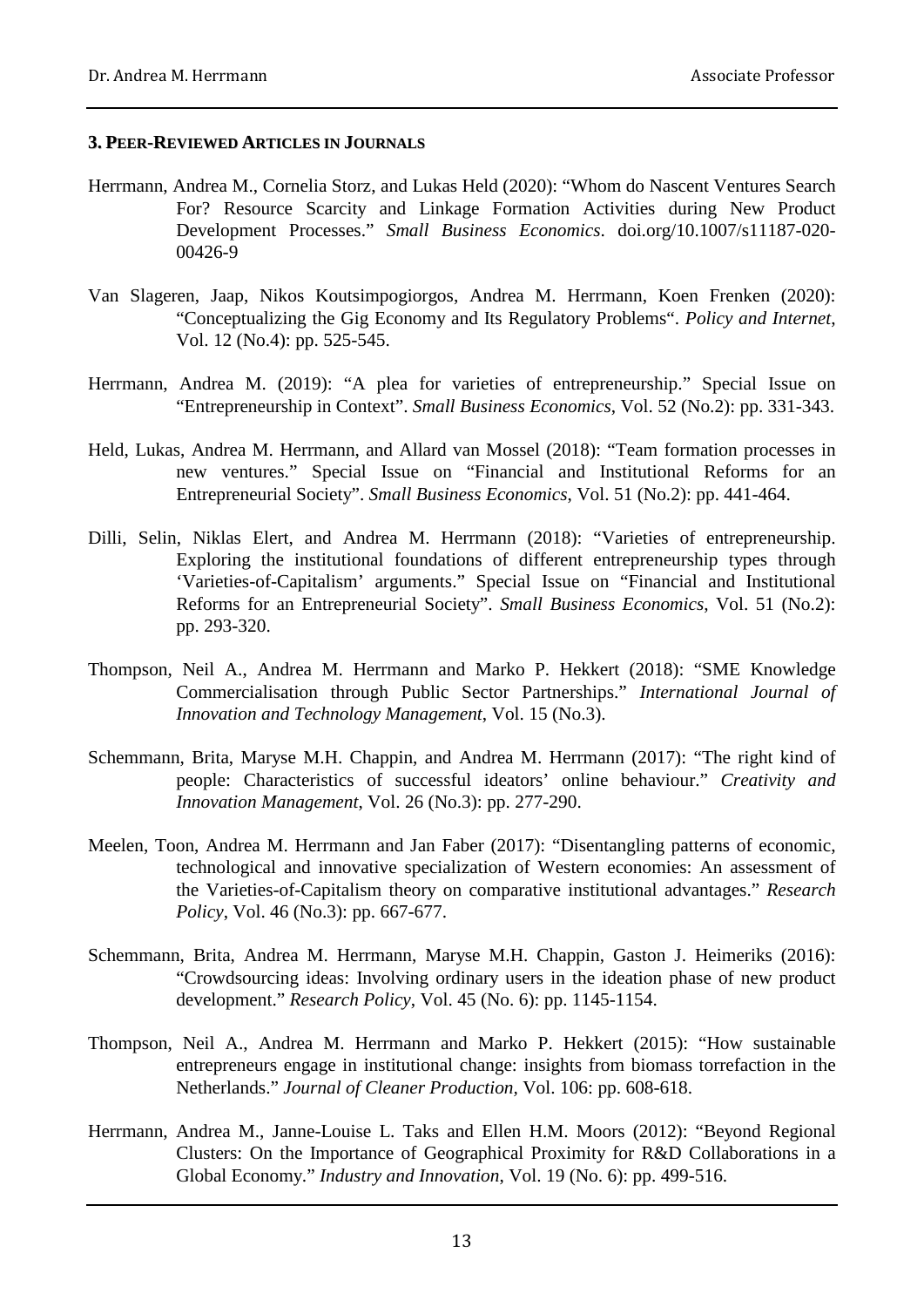- Peine, Alexander and Andrea M. Herrmann (2012): "The Sources of Use Knowledge: Towards Integrating the Dynamics of Technology Use and Design in the Articulation of Societal Challenges". *Technological Forecasting & Social Change*, Vol. 79 (No. 8): pp. 1495- 1512.
- Taks, Janne, Andrea M. Herrmann and Ellen Moors (2011): "Does Regional Proximity still Matter in a Global Economy? The Case of Flemish Biotech Ventures". *Frontiers of Entrepreneurship Research*, Vol. 31 (No. 16): pp. 516-529.
- Herrmann, Andrea M. and Alexander Peine (2011): "When 'National-Innovation-System' meet 'Varieties-of-Capitalism' arguments on labour qualifications: On the skill types and scientific knowledge needed for radical and incremental product innovations." *Research Policy*, Vol. 40 (No. 5): pp. 687-701
- Marijn van Weele, Neil Thompson, Andrea M. Herrmann, Erik Stam. (2010): "A Green Entrepreneurial - Deal? Explaining the Development of Green Ventures and the Role of Government Subsidies". *Frontiers of Entrepreneurship Research*, Vol. 30 (No. 18).
- Herrmann, Andrea M. (2010): "Against the Schumpeterian mainstream: a review of institutional approaches to entrepreneurship." *Socio-Economic Review*, Vol. 8 (No. 4): pp. 735-746.
- Herrmann, Andrea M. (2009): "On the Choice and Success of Competitive Strategies." *Competition & Change*, Vol. 13 (No.1): pp. 3–28.
- Herrmann, Andrea M. and Lasse Cronqvist (2009): "When Dichotomisation Becomes a Problem for the Analysis of Middle-Size Datasets." *International Journal of Social Research Methodology*, Vol. 12 (No.1): pp. 33–50.
- Herrmann, Andrea M. (2008): "Contrasting the Resource-based View and Competitiveness Theories: How Pharmaceutical Firms Choose to Compete in Germany, Italy, and the UK." *Strategic Organization*, Vol. 6 (No. 4): pp. 343–374.
- Herrmann, Andrea M. (2008): "Rethinking the link between labour market flexibility and corporate competitiveness: a critique of the institutionalist literature." *Socio-Economic Review*, Vol. 6 (No. 4): pp. 637–669.
- Response article by Casper, Steven (2009): "Can new technology firms succeed in coordinated market economies? A response to Herrmann and Lange." *Socio-Economic Review*, Vol. 7 (No. 2): pp. 209–215.
- Rejoinder by Herrmann, Andrea M. (2010): "How macro-level sampling affects micro-level arguments: a rejoinder to Steven Casper." *Socio-Economic Review*, Vol. 8 (No. 2): pp. 333-339.
- Herrmann, Andrea (2005): "Converging Divergence: How Competitive Advantages Condition Institutional Change Under EMU." *Journal of Common Market Studies*, Vol. 43 (No. 2): pp. 287-310.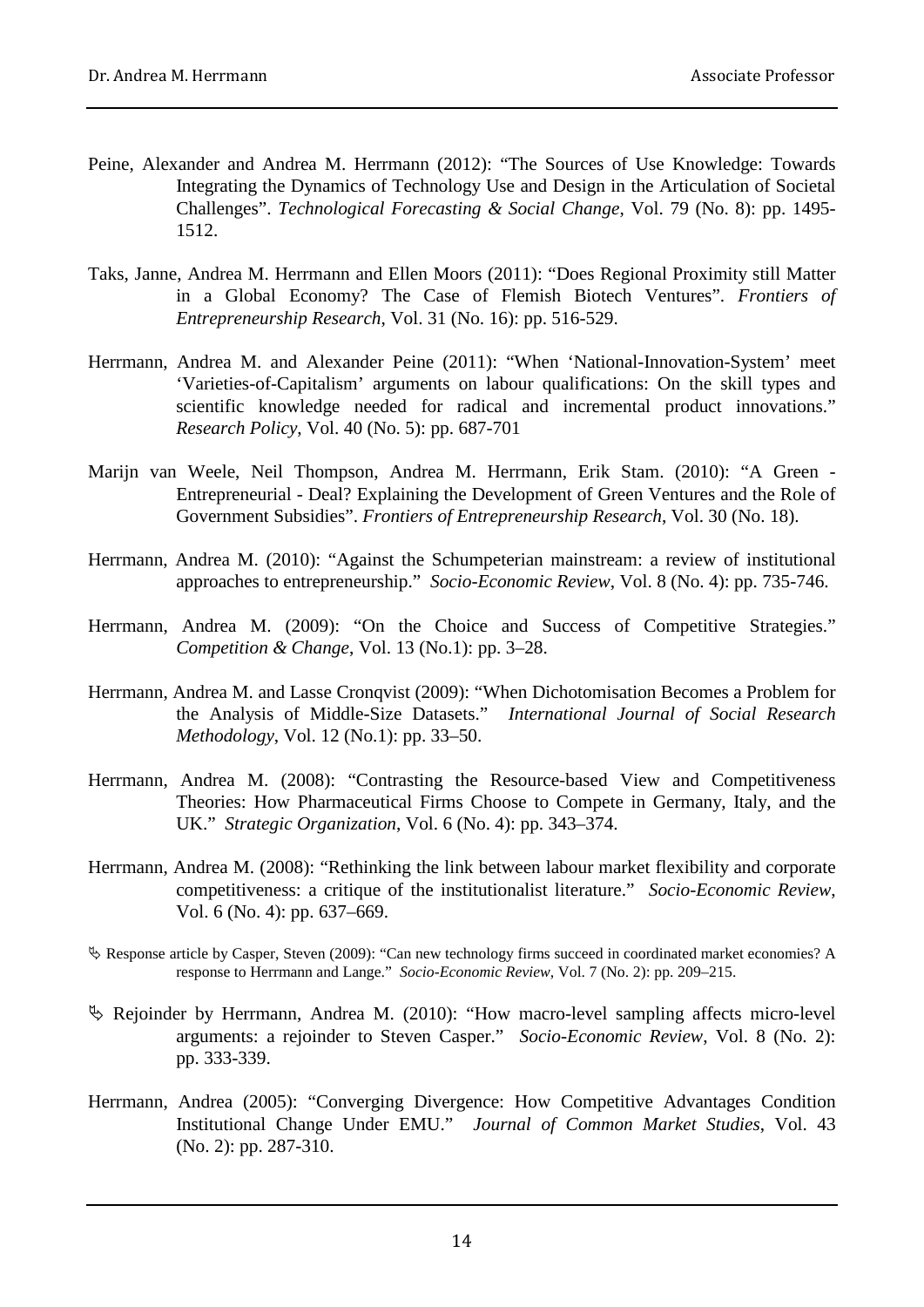#### **4. PEER-REVIEWED ARTICLES IN JOURNALS – UNDER REVIEW**

- Held, Lukas, Andrea M. Herrmann, Friedemann Polzin, and Dimo Dimov (under review): "Follow the Money: The Funding Acquisition Process of Nascent Ventures." *Small Business Economics*.
- Schemmann, Brita, Maryse M.H. Chappin, Andrea M. Herrmann, Gaston J. Heimeriks (2<sup>nd</sup> revise and resubmit): "Facilitating idea genesis: Knowledge accumulation in online innovation collectives." *Journal of Product Innovation Management*.
- Herrmann, Andrea M., Petra Zaal, Maryse M.H. Chappin, and Brita Schemmann (under review): "Does signalling higher educational attainment still pay off? How the gig economy challenges the education-income paradigm." *Technological Forecasting and Social Change*.
- Estrin, Saul, Andrea M. Herrmann, Tomasz Mickiewicz, and Mark Sanders (under review): "Trade-Offs and Efficiency in the Commercialisation Phase of New Ventures." *Management Science*.
- Van Slageren, Jaap, Andrea M. Herrmann, and Koen Frenken (under review): "Does Distance Still Matter in the Online Gig Economy? A European Analysis." *Socio-Economic Review*.

#### **5. PEER-REVIEWED ARTICLES IN JOURNALS – WORK IN PROGRESS**

- Schemmann, Brita, Maryse M.H. Chappin, Gaston J. Heimeriks, and Andrea M. Herrmann (in preparation): ["Searching](http://www.sciencedirect.com.proxy.library.uu.nl/science/article/pii/S0048733316300166) for external ideas and solutions: What makes innovation crowdsourcing work?"
- Latifi, Gresa, Luca Grilli, and Andrea M. Herrmann (in preparation): "Does Writing a Business Plan Matter for Nascent Ventures to Obtain External Finance?"
- Van Slageren, Jaap and Andrea M. Herrmann (in preparation): "Where Do Gig Workers Get Skilled? On the Importance of Traditional Education Trajectories for Being Hired In the Online Gig Economy."
- Koutsimpogiorgos, Nikos and Andrea M. Herrmann (in preparation): "Regulatory adaptation in the gig economy: the case of the domestic cleaning sector in Europe."
- Estrin, Saul, Andrea M. Herrmann, Tomasz Mickiewicz, and Mark Sanders (in preparation): "How Institutions Influence the Efficiency of Venture Creation Processes."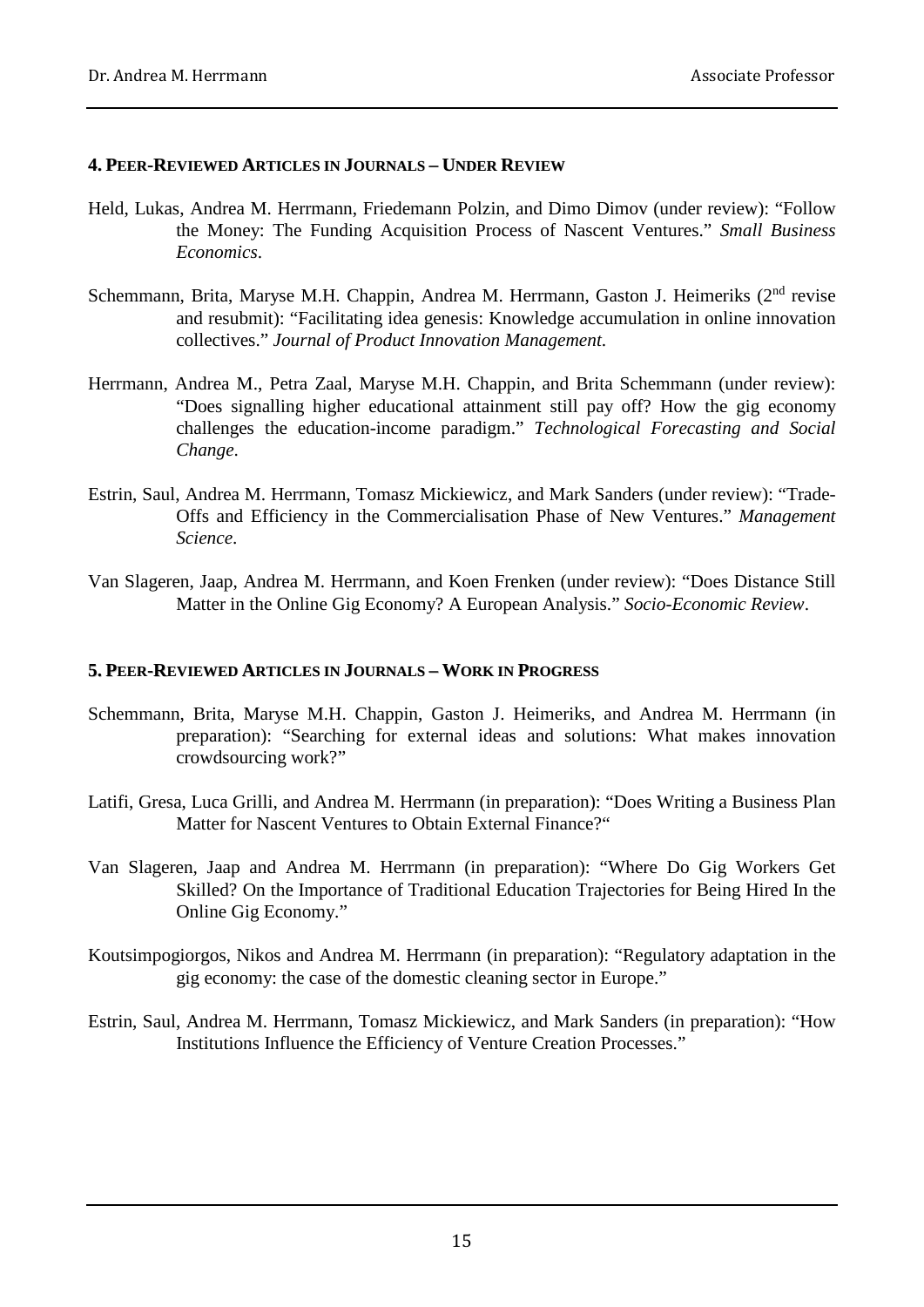#### **6. KNOWLEDGE TRANSFER TO NON-SCIENTIFIC AUDIENCE**

#### **6A. PUBLICATIONS TO NON-SCIENTIFIC AUDIENCE**

- Herrmann, Andrea M. (2020): ,Standpunkt' article entitled "Die Gig Economy in Zeiten der Krise." *Gesellschaftsforschung*, Issue 2.20 on the topic of "Die Zukunft in der Krise": pp. 2-3.
- Herrmann, Andrea M., Teita Bijedić, Jonas Löher, Sebastian Nielen, and Nadine Schlömer-Laufen, (2020): "Gründungsprozesse und der Einfluss von Krisen" *IfM / FGF, Policy Brief Mittelstand aktuell*, Ausgabe 02/20, Bonn: Institut für Mittelstandsforschung.
- Bijedić, Teita, Jonas Löher, Sebastian Nielen, Nadine Schlömer-Laufen, Andrea M. Herrmann unter Mitarbeit von Maximilian Zimmermann (2020): "Von der Idee bis zum Gewinn – eine empirische Analyse der Entwicklungsprozesse von Neugründungen". IfM-Materialien Nr. 281, Bonn: Institut für Mittelstandsforschung.
- Herrmann, Andrea M. (2019): "Warum die Gründungskultur im Silicon Valley anders ist." *IfM / FGF, Policy Brief Mittelstand aktuell*, Ausgabe 02/19, Bonn: Institut für Mittelstandsforschung.
- Herrmann, Andrea M. (2018): "Deutsche gründen anders und das ist gut so! Warum Silicon Valley kein Vorbild für Gründertum in Deutschland ist." *RKW Magazine, 2/2018:* pp. 24-29.
- Sanders, Mark, Michael Fritsch, Andrea M. Herrmann, Gresa Latifi, Balázs Páger, Elisa Terragno Bogliaccini and Michael Wyrwich (2018): "FIRES Reform Strategy for Germany". *Policy Report*, submitted to the Research Executive Agency of the European Commission.
- Sanders, Mark, Luca Grilli, Andrea M. Herrmann, Gresa Latifi, Balázs Páger, Laszlo Szerb (2018): "FIRES Reform Strategy for Italy". *Policy Report*, submitted to the Research Executive Agency of the European Commission.
- Sanders, Mark, James Dunstan, Saul Estrin, Andrea M. Herrmann, Balázs Páger, Laszlo Szerb, and Elisa Terragno Bogliaccini (2018): "FIRES Reform Strategy for the UK". *Policy Report*, submitted to the Research Executive Agency of the European Commission.

#### **6B. PRESENTATIONS TO NON-SCIENTIFIC AUDIENCE**

#### 10 June 2020 **AppJobs Institute, Stockholm (Sweden)**

Online Lauch of "Future of Work Report 2020". Keynote discussion of Future of Work Report with a particular view on the Covid-19 Pandemic: *'Is the gig economy a 'crisis-friendly' labour market?'*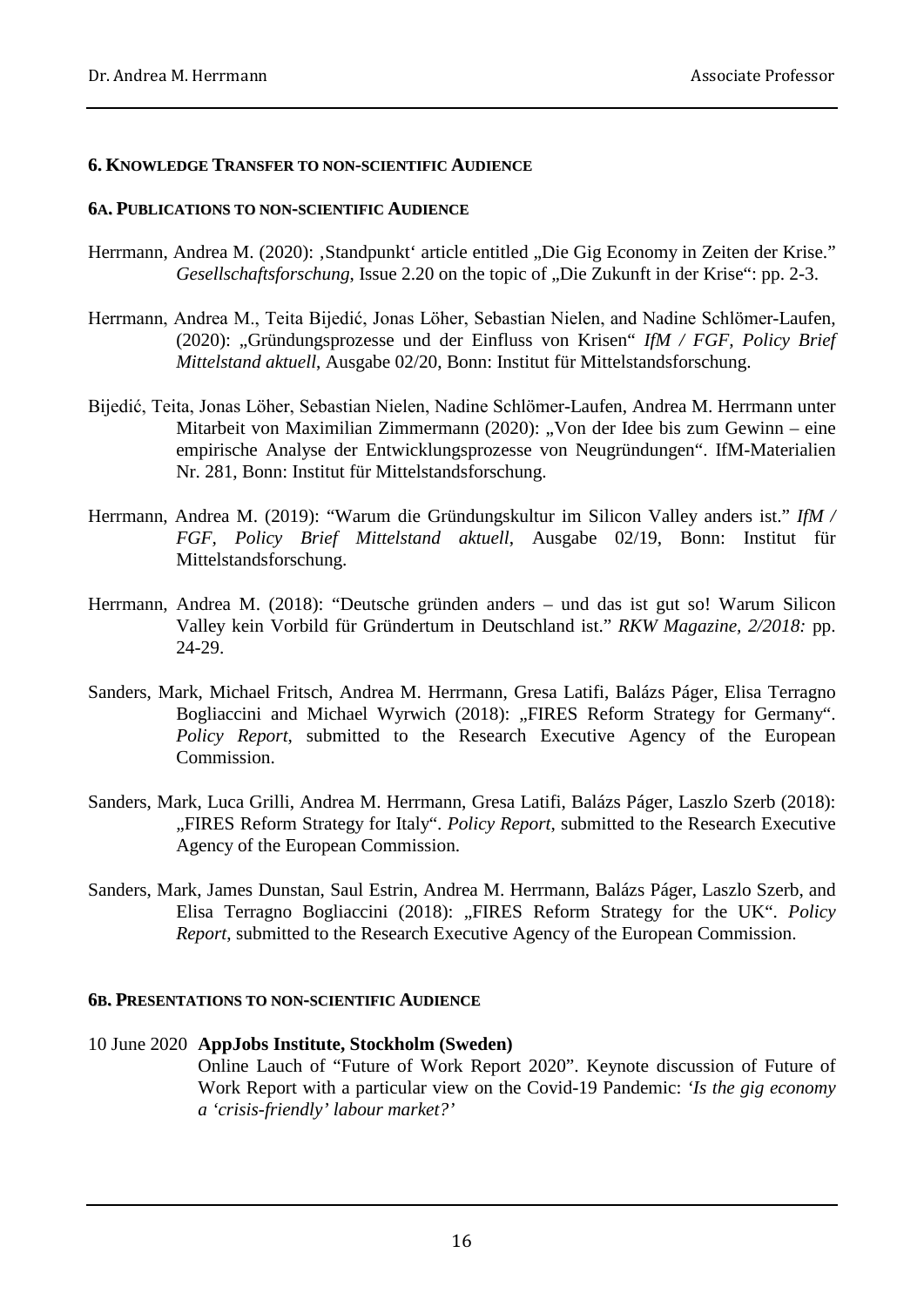#### 08 Nov. 2018 **Hogan Lovells International LLP, Düsseldorf (Germany)**

Strategy event "IP Lounge 2.0". Advice on how Germany's entrepreneurs differ from their US counterparts: *'Deutsche gründen anders! Warum Silicon Valley kein Vorbild für Gründertum in Deutschland ist'*.

- 24 May 2018 **Research Executive Agency (REA) of the European Union, Brussels (Belgium)** Presentation of core results of work package 5 of Horizon-2020 consortium on *'Financial and Institutional Reforms for an Entrepreneurial Society' (FIRES)*.
- 24 April 2018 **Bundesministerium für Wirtschaft und Energie (BMWi), Berlin (Germany)** Round Table Mittelstand. Policy advice on how entrepreneurship in Germany differs from other European countries and the US: *'Deutsche gründen anders – und das ist gut so!'*.

#### **6C. MEDIA COVERAGE – REFERENCES IN PRESS, RADIO, AND TELEVISION**

- 5. May 2021 **detektor.fm – Podcast**  Radio report entitled *'Zurück zum Thema "Crowdworking - Wie verändert Crowdworking die Arbeitswelt?'*, by Johannes Schmidt.
- 25 Febr 2021 Deutschlandfunk, News Programme, Hintergrund" Radio report entitled *'Plattformarbeit – Braucht Crowdworking neue Regeln?'*, by Katharina Peetz.

#### 12 Aug. 2020 Institut für Mittelstandsforschung (IfM) Bonn, "Pressemitteilung"

Press release entitled *'Neugründungen in Deutschland beruhen selten auf radikalen Innovationen'*, by Jutta Gröschl. Reprinted in:

- **- Springer Professional, Section on "Unternehmensgründung" (23.10.2020)**
- **- chemie.de, Section on , News**" (13.08.2020)
- **- DATEV Magazin, Section on ..Wirtschaft**" (11.08.2020)
- **- Energie&Management, Section on "Wirtschaft" (11.08.2020)**
- markenartikel, Section on "Marke and Marketing" (12.08.2020)
- **- SmarterWorld, Section on "Smart Utilities" (12.08.2020)**
- **- The World News Monitor, Section on "Technologie" (11.08.2020)**
- Febr. 2020 **Eine-Welt-Presse, Deutsche Gesellschaft für die Vereinten Nationen (DGVN)** Issue 2/2020 on the topic of "Digitalisierung und Arbeit" (page 7). Newspaper article entitled *'Digitale Tagelöhner'*, by Tanja Koch.
- 5 Dec. 2019 **Sueddeutsche Zeitung, Section on "Wirtschaft" (page 7)** Newspaper article entitled *'Falsches Vorbild'*, by Tanja Koch.

### 25 Sept. 2019 **ZEIT ONLINE, Section on "Digital News"** Newspaper article entitled *'Ein Schwäbisches Digitalwunder'*, by Lisa Hegemann.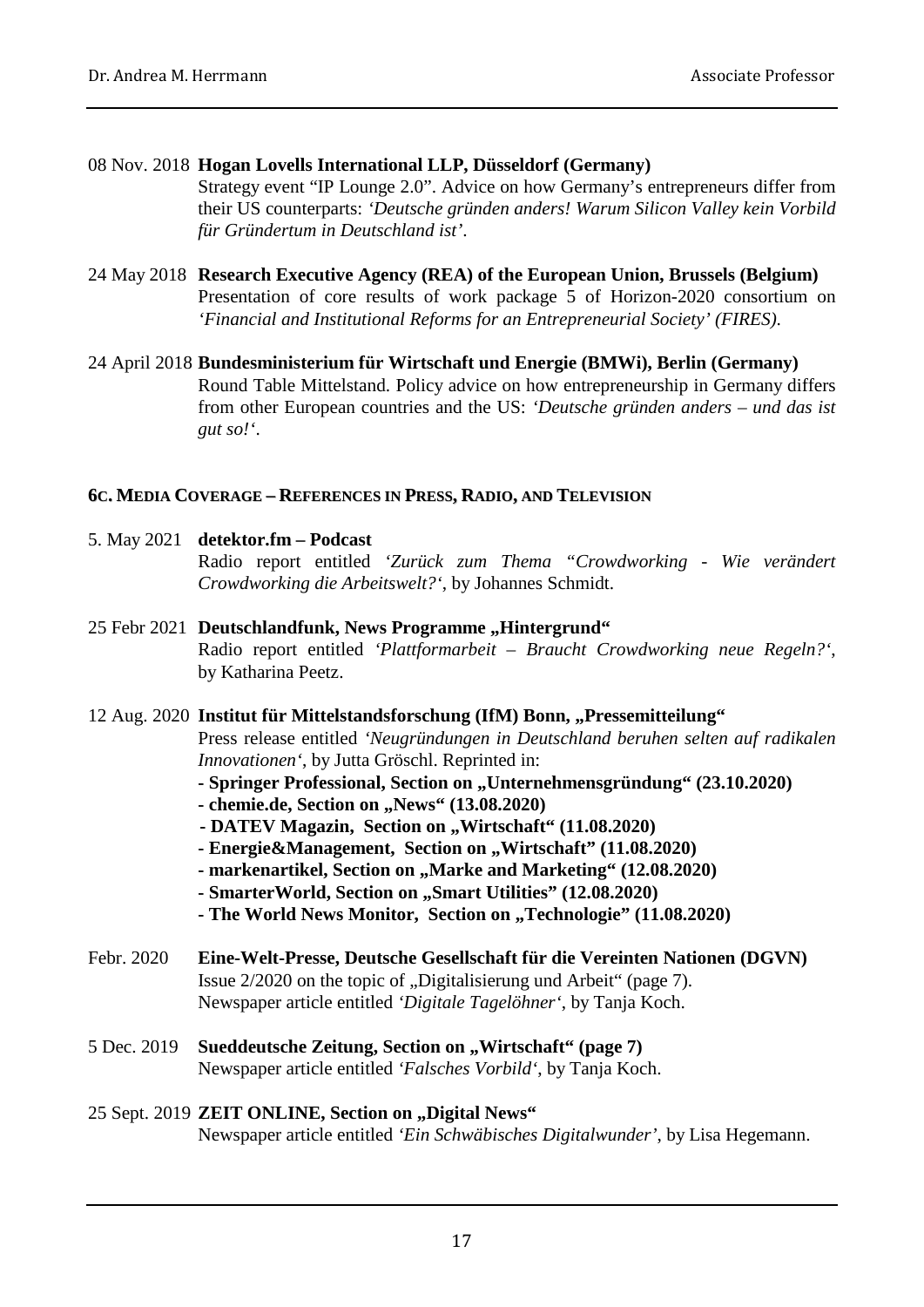#### **7. PEER-REVIEWED WORKING PAPERS**

- Herrmann, Andrea M. and Kim van der Putten (2014): "Unravelling Start-Up Processes with the Help of Sequence Analyses". Innovation Studies Utrecht: *ISU Working Paper No. 14/02*.
- Thompson, Neil A., Andrea M. Herrmann, Erik Stam and Marko P. Hekkert (2011): "Innovation Barriers for Small Biotech, ICT, and Clean-Tech Firms". Zoetermeer: *EIM Discussion Paper*.
- Herrmann, Andrea M. (2008): "Choosing and Successfully Sustaining Competitive Strategies in the European Pharmaceutical Industry." Cologne: *MPIfG Discussion Paper*, No. 08/9.
- Herrmann, Andrea M. (2008): "On the Discrepancies between Macro and Micro Level Identification of Competitive Strategies." Cologne: *MPIfG Discussion Paper*, No. 08/6.
- Herrmann, Andrea M. (2007): "On the Discrepancies between Macro- and Micro-Level Identification of Competitive Strategies." Florence: *EUI Working Paper*, SPS No. 2007/11.
- Herrmann, Andrea and Lasse Cronqvist (2006): "Contradictions in Qualitative Comparative Analysis (QCA): Ways Out of the Dilemma." Florence: *EUI Working Paper*, SPS No. 2006/06.
- Herrmann, Andrea (2003): "From the EMS to EMU How Economic and Monetary Union Changes the Structure of Wage-Bargaining throughout the Euro-Zone." Florence: *EUI Working Paper*, SPS No. 2003/4.

#### **8. CONFERENCE PAPERS**

- Van Slageren, Jaap and Andrea M. Herrmann: "Skill Specialisation Patterns in the Gig economy?". *Paper presented online at the Annual Meeting of the Society for the Advancement of Socio-Economics (SASE)*. Online: 18-21 July 2020.
- Koutsimpogiorgos, Nikos and Andrea M. Herrmann: "Regulatory adaptation in the gig economy: the case of the domestic cleaning sector in Europe." *Paper presented online at the Annual Meeting of the Society for the Advancement of Socio-Economics (SASE)*. Online: 18-21 July 2020.
- Van Slageren, Jaap, Zaal, Nikos Koutsimpogiorgos, Andrea M. Herrmann, Koen Frenken: "Conceptualizing the Gig Economy and Its Regulatory Problems". *Paper presented at the 6th International Workshop on the Sharing Economy*. Utrecht: 27 – 29 June 2019.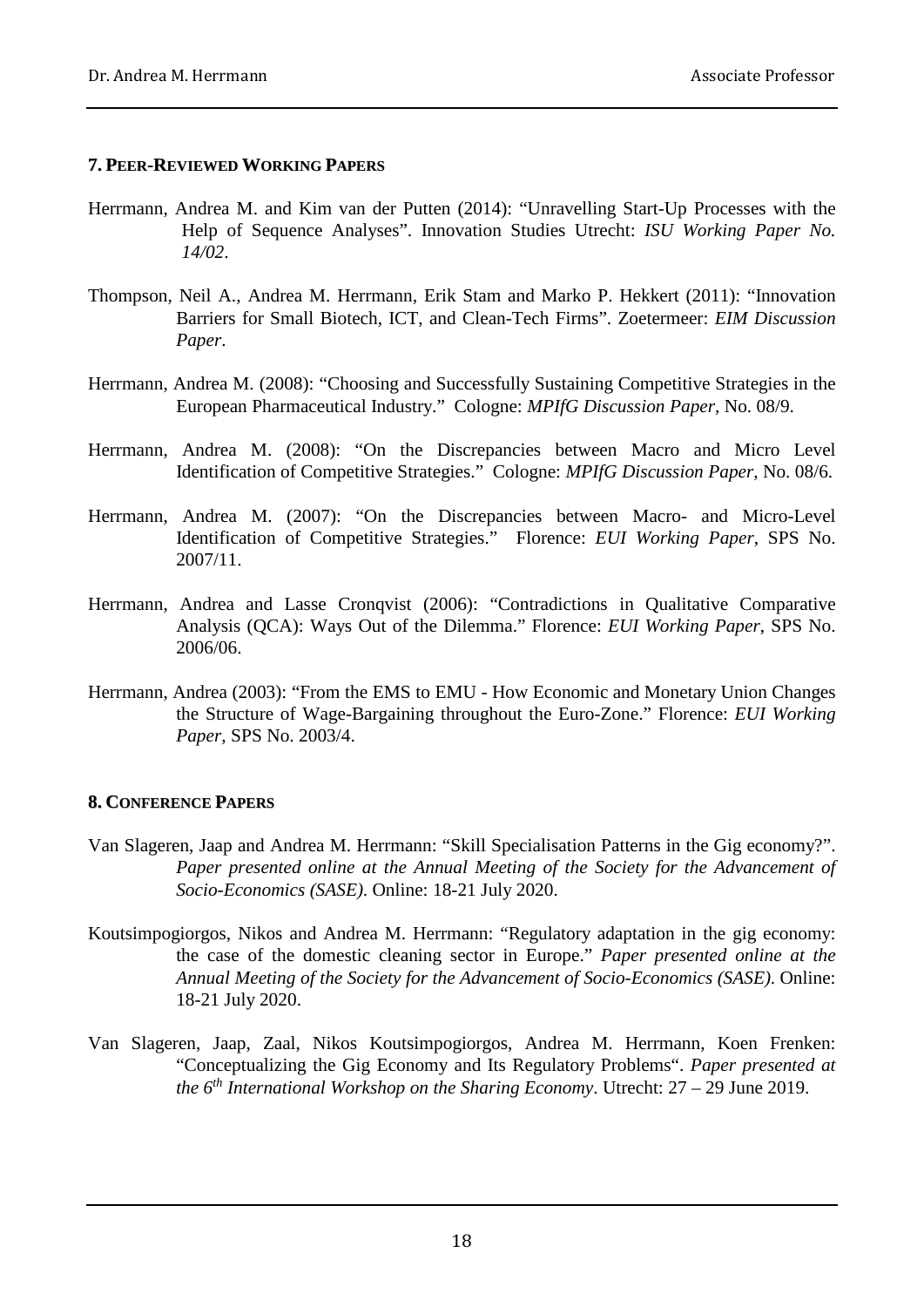- Storz, Cornelia, Lukas Held, and Andrea M. Herrmann: "Whom Do Nascent Ventures Search For? Variance of Linkage Formation Activities during New Product Development Processes". *Paper presented at the Annual Meeting of the Society for the Advancement of Socio-Economics (SASE)*. The New School, New York City: 27 – 29 June 2019.
- Herrmann, Andrea M., Petra Zaal, Maryse M.H. Chappin, and Brita Schemmann: "We Don't Need No Education! How the Gig Economy Challenges the Current Education Paradigm of the Western World". *Paper presented at the Annual Meeting of the Society for the Advancement of Socio-Economics (SASE)*. The New School, New York City: 27 – 29 June 2019.
- Zaal, Petra, Andrea M. Herrmann, Maryse M.H. Chappin, and Brita Schemmann: "Does Education still Matter in the Gig Economy?". *Paper presented at the Annual Conference on Reshaping Work in the Platform Economy*. Amsterdam: 25 – 26 October 2018.
- Zaal, Petra, Andrea M. Herrmann, Maryse M.H. Chappin, and Brita Schemmann: "Does education still matter in the gig economy?". *Paper presented at the 5th International Workshop on the Sharing Economy*. Mannheim: 28 – 29 June 2018.
- Held, Lukas, Andrea M. Herrmann, and Allard van Mossel: "How Labour-Market Institutions Influence Team Formation in Start-Up Firms". *Paper presented at the Fourth Conference of the World Interdisciplinary Network for Institutional Research (WINIR)*. Utrecht University, Utrecht: 14 June – 17 September 2017.
- De Feijter, Peter M., Andrea M. Herrmann and Rob Raven: "When Institutions Start to Matter: How national labour and financial market institutions influence start-up firms over time". *Paper presented at the Annual Meeting of the Society for the Advancement of Socio-Economics (SASE)*. Université Claude Bernard, Lyon: 29 June – 01 July 2017.
- Thompson, Neil A., Andrea M. Herrmann, Erik Stam and Marko P. Hekkert: "On the Beneficial Constraints of Environmental Regulation for the Growth of Eco-Firms". *Paper presented at the Annual Meeting of the Society for the Advancement of Socio-Economics (SASE)*. Massachusetts Institute of Technology, Cambridge MA: 28 – 30 June 2012*.*
- Van Mossel, Allard, Andrea M. Herrmann and Marko P. Hekkert: "How Do Labour-Market Institutions Shape Venture Creation Processes?". *Paper presented at the Annual Meeting of the Society for the Advancement of Socio-Economics (SASE)*. Massachusetts Institute of Technology, Cambridge MA: 28 – 30 June 2012*.*
- Thompson, Neil A., Erik Stam, Andrea M. Herrmann, and Marko P. Hekkert: "Entrepreneurial Sensemaking and the Paradox of Environmental Regulations". *Paper presented at the Annual Meeting of the European Academy of Management (EURAM).* Rotterdam School of Management, Erasmus University, Rotterdam: 6 – 8 June 2012.
- Thompson, Neil A., Andrea M. Herrmann, Erik Stam and Marko P. Hekkert: "Innovation Barriers in High-Tech Sectors: How SMEs Cope With Knowledge Spillovers and Legitimacy Deficits". *Paper presented at the Annual Meeting of the European Academy of Management (EURAM).* Rotterdam School of Management, Erasmus University, Rotterdam: 6 – 8 June 2012.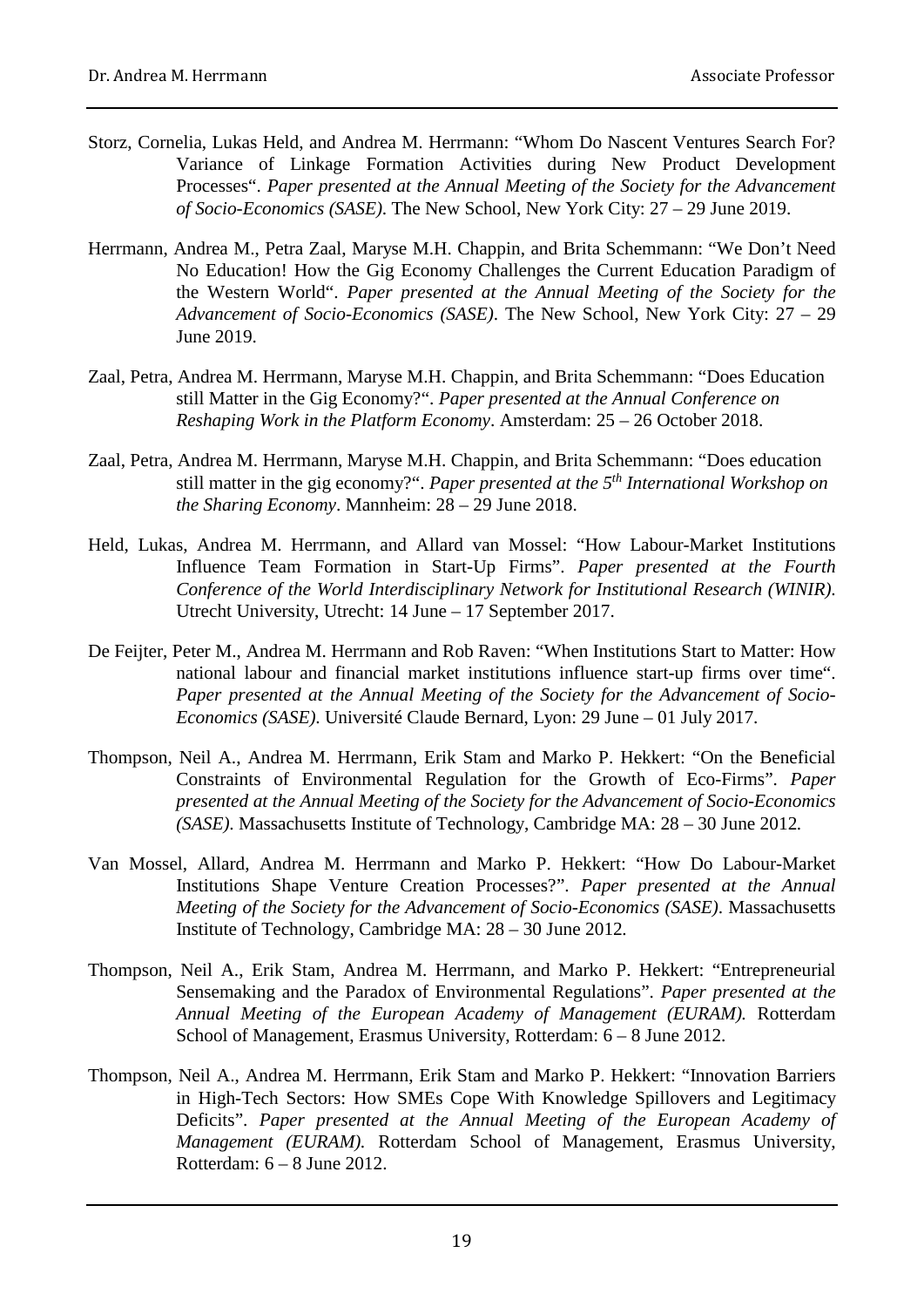- Herrmann, Andrea M. and Kim van der Putten (2011): "Unravelling Venture Creation Processes with the Help of Sequence Analyses". *Paper presented at the Annual Babson College Entrepreneurship Research Conference (BCERC).* Whitman School of Management, Syracuse University: 8 – 11 June 2011*.*
- Taks, Janne, Andrea M. Herrmann and Ellen Moors (2011): "Does Regional Proximity Still Matter in a Global Economy? The Case of Flemish Biotech Ventures". *Paper presented at the Annual Babson College Entrepreneurship Research Conference (BCERC).* Whitman School of Management, Syracuse University: 8 – 11 June 2011*.*
- Herrmann, Andrea M. and Kim van der Putten (2010): "On the Use and Usefulness of Sequence Analyses for Studying Venture Creation Processes". *Paper presented at the 24th Annual Conference on Research in Entrepreneurship and Small Business (RENT).* Maastricht University: 18 – 19 November 2010.
- Marijn van Weele, Neil Thompson, Andrea M. Herrmann, Erik Stam (2010): "A Green Entrepreneurial - Deal?". *Paper presented at the Annual Babson College Entrepreneurship Research Conference (BCERC).* École Polytechnique Fédérale de Lausanne: 9 – 12 June 2010*.*
- Herrmann, Andrea M. (2010): "Organizing Creativity for Innovation: How different types of labour qualifications facilitate radical and incremental product innovations". *Paper presented at the Annual Meeting of the European Academy of Management (EURAM).* Tor Vergata University, Rome: 19 – 22 May 2010.
- Herrmann, Andrea M. (2009): "How Necessity Entrepreneurs can Lead the Way out of the Economic Crisis". *Paper presented at the Annual Meeting of the Society for the Advancement of Socio-Economics (SASE).* Sciences Po Paris: 16 – 18 July 2009*.*
- Herrmann, Andrea M. (2009): "Employees' skills and scientists' knowledge: The types of qualifications needed for radical and incremental product innovation". *Paper presented at the '25th EGOS Colloquium'*. ESADE Business School, Barcelona: 2 – 4 July 2009.
- Herrmann, Andrea M. (2008): "How Labour Market Flexibility Influences Competitive Strategies". *Paper presented at the '2008 Academy of Management Annual Meeting' (AoM)*. Anaheim, California: 8 – 13 August 2008.
- Herrmann, Andrea M. (2008): "Do National Institutions Influence Choice and Stability of Competitive Strategies?". *Paper presented at the '2008 Academy of Management Annual Meeting' (AoM)*. Anaheim, California: 8 – 13 August 2008.
- Herrmann, Andrea M. (2008): "How Pharmaceutical Firms Compete: Contrasting the Resourcebased View and Competitiveness Theories". *Paper presented at the '2008 Academy of Management Annual Meeting' (AoM)*. Anaheim, California: 8 – 13 August 2008.
- Herrmann, Andrea M. (2008): "Do National Institutions Influence Choice and Success of Competitive Strategies? A Study of the European Pharmaceutical Industry". *Paper presented at the '24th EGOS Colloquium'*. VU University Amsterdam: 10-12 July 2008.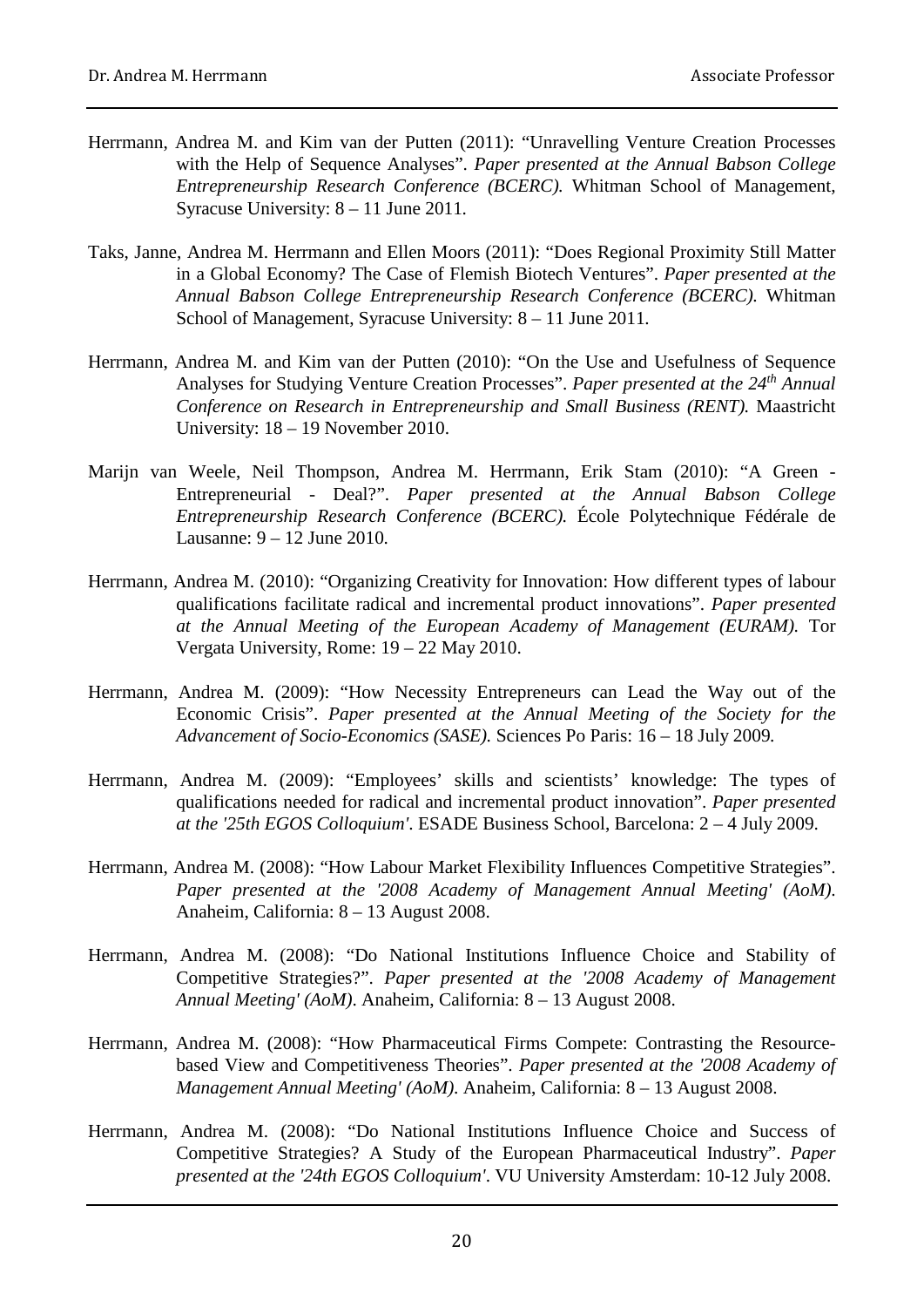- Herrmann, Andrea M. (2007): "Strategy Choice and Strategy Stability: Do National Institutions Matter?" *Paper presented at the 'First Israel Strategy Conference' (ISC)*. Hebrew University of Jerusalem: 24 – 25 December 2007.
- Herrmann, Andrea M. (2007): "Institutional Theories in Political Economy: When Macro-Level Theories lack Micro-Level Foundations". *Paper presented at the 'Fourth General Conference of the European Consortium for Political Research' (ECPR)*. University of Pisa: 6 – 8 September 2007.
- Herrmann, Andrea M. (2007): "Strategy Choice and Strategy Stability: Do National Institutions Matter?". *Paper presented at the 'Fourth General Conference of the European Consortium for Political Research' (ECPR)*. University of Pisa: 6 – 8 September 2007.
- Herrmann, Andrea M. (2007): "How Globalisation leads to Convergence in the Purpose, and Divergence in the Shape of Labour-Market Institutions". *Paper presented at the 'Fourth General Conference of the European Consortium for Political Research' (ECPR)*. University of Pisa: 6 – 8 September 2007.
- Herrmann, Andrea M. (2007): "On the Discrepancies between the Identification of Competitive Strategies at the Industry- and the Firm-Level". *Paper presented at the Annual Meeting of the Society for the Advancement of Socio-Economics (SASE).* Copenhagen Business School: 28 – 30 June 2007*.*
- Herrmann, Andrea M. (2007): "Sustaining Radical Product Innovation in Rigid Market Economies". *Paper presented at the Annual Meeting of the Society for the Advancement of Socio-Economics (SASE).* Copenhagen Business School: 28 – 30 June 2007*.*
- Herrmann, Andrea (2006): "How Globalisation Leads to Divergence in the Shape of National Labour-Market Institutions, and Convergence in Their Impact Upon Entrepreneurial Behaviour". *Paper presented at the Annual Meeting of the Society for the Advancement of Socio-Economics (SASE).* University of Trier: 30 June – 2 July 2006*.*
- Herrmann, Andrea (2006): "On the Link Between Labour-Market Institutions, Employee Qualifications, and the Pursuit of a Radical-Innovation Strategy". *Paper presented at the Annual Meeting of the Society for the Advancement of Socio-Economics (SASE).* University of Trier: 30 June – 2 July 2006*.*
- Herrmann, Andrea and Lasse Cronqvist (2005): "Fs/QCA and MVQCA: Different Answers to the Problem of Contradicting Observations in QCA." *Paper presented at the 'Third General Conference of the European Consortium for Political Research' (ECPR)*. Budapest: 8 – 10 September 2005.
- Hancké, Bob and Andrea Herrmann (2005): "EMU, Wage-Bargaining and the Reorganisation of the European Political Economy." *Paper presented at the Conference on 'Institutional Change in Contemporary European Capitalism'*. London School of Economics and Political Science: 3 – 4 June 2005.
- Herrmann, Andrea (2004): "Centralised versus Decentralised Coordination Negotiating Wages in Italy and Spain." *Paper presented at the 'Joint Sessions of Workshops of the European Consortium for Political Research' (ECPR)*. Uppsala: 14 – 17 April 2004.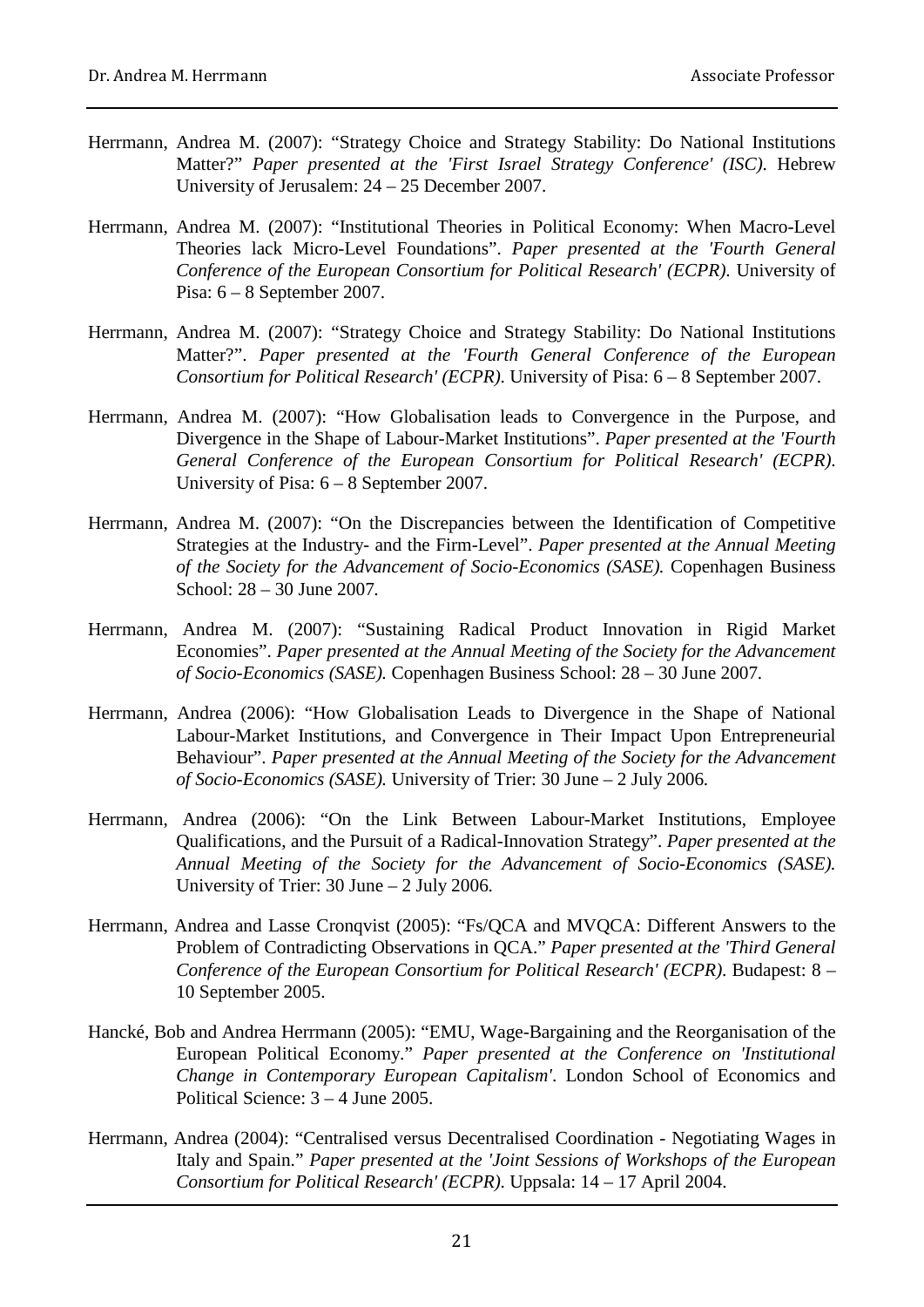#### **9. OTHER ACADEMIC RESPONSIBILITIES**

#### 9.1. ORGANISATION OF CONFERENCES, CONFERENCE PANELS, AND DOCTORAL CONSORTIA

#### Since Jan. **Society for the Advancement of Socio-Economics (SASE)**

- 2019 Co-Organizer of "Network F on Knowledge, Technology, and Innovation" of the annual SASE conference, together with Matthew Allen and Matthew Keller.
- Oct. 2019 **"Reshaping Work" Conference, Amsterdam (The Netherlands)** Co-Organizer of Conference, together with Jovana Karanovic and Hans Berends.

#### Nov 2014 **Utrecht University (The Netherlands)**

Organisation of international workshop on '*Institutions and Entrepreneurial Development: A Dynamic Perspective'*. (Together with Bernhard Truffer and Niels Bosma).

May 2011 **Doctoral Consortium on "Regional Economic Integration" at Johns Hopkins University, Washington DC (USA)**

2nd annual meeting of the doctoral consortium on "Regional Economic Integration: Competition and Cooperation in the EU and Beyond", hosted by the *School of Advanced International Studies (SAIS)* of the Johns Hopkins University (Washington DC, USA).

#### May 2010 **Doctoral Consortium on "Regional Economic Integration" at Georgia Tech, Atlanta (USA)**

Founding member of the doctoral consortium on "Regional Economic Integration: Researching Dimensions of EU and Transatlantic Competition and Collaboration", hosted by the *EU Center of Excellence (EUCE)* and the *Center for International Business Education and Research (CIBER)* of the *Georgia Institute of Technology* (Atlanta, USA).

July 2009 **Annual Meeting of the Society for the Advancement of Socio-Economics (SASE), Paris (France)**

Organisation of two panels on '*Entrepreneurship and Socio-Economic Development*' bringing together leading scholars, including (1) David Stark, Richard Swedberg, Christoph Deutschmann, (2) Bernard Léca, Jonathan Levie, Erik Stam. (Together with Guido Möllering).

#### 9.2. REVIEWING FOR RESEARCH GRANTS

- **- Reviewer for ERC Starting Grant of the European Union** Panel SH3 *The Social World, Diversity, Population*. Grants awarded for up to 1.500.000 €
- **- Reviewer for EU grants of COST** (European Cooperation in Science and Technology) Panel of *Individuals, Societies, Cultures, and Health* (ISCH). Grants awarded for up to 500.000 €

#### **- Reviewer for the Israel Science Foundation (ISF)**

Section for *Individual Research Grants* within the *Social Sciences*. Grants awarded for up to 120.000 € per research year.